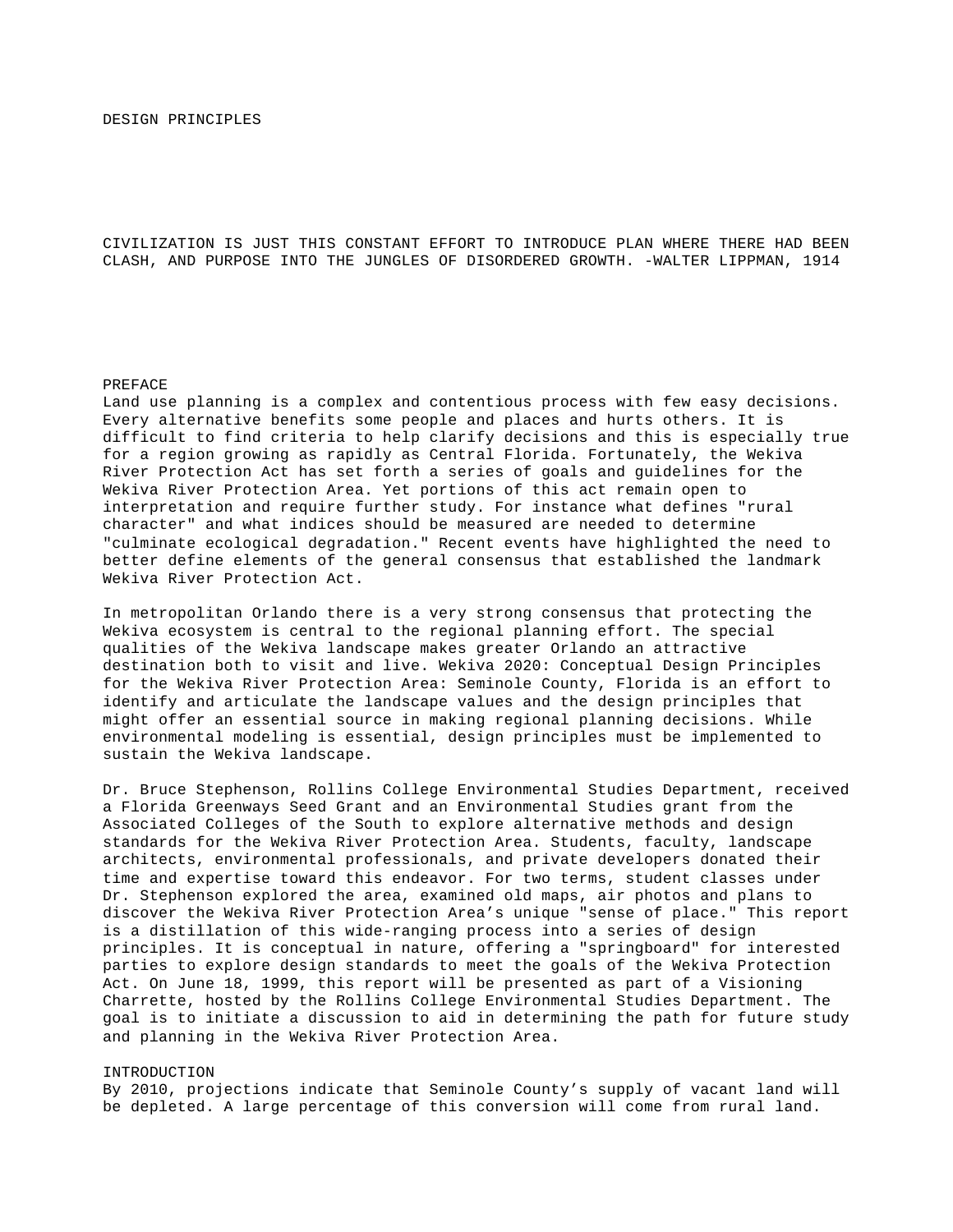Farming and forestry historically have been a primary means of preserving open space, and "as more land is converted to homes, businesses and roads, " John Reynolds, a University of Florida land-use specialist predicts, "conflicts between competing interests will intensify." (Orlando Sentinel, May 3, 1999). Within Seminole County, the Wekiva River Protection Area faces perhaps the most intense development pressure because of its unique natural gifts and close proximity to the "High Tech" juggernaut centered around Interstate 4 and Lake Mary Boulevard. The protection area's livability and untrammeled landscape is a special quality the region's long-time residents cherish. At the same time, the protection area's unique setting is a magnet for high-end development. Yet, as history reveals, the development process can destroy the very attractions that generate growth.

The specter of suburban sprawl is not only a question of density but design. A generation ago, Seminole County was a coherent mix of natural areas, cultivated land, and identifiable communities. Suburbanization has since reconfigured the landscape offering little in terms of aesthetics or "rural character." Checkerboard subdivisions cut indiscriminately into the landscape have severed vital natural connections and obliterated distinctions between communities. While these projects met demands for spacious living and offered convenience for auto-users, homeowners' frequent trips took them past an unending string of commercial strip centers and run-on subdivisions. From the car, the landscape was little more than a blur—except for the blaring signs. Fortunately, development restrictions have spared the Wekiva River Protection Area from the most deleterious effects of suburban sprawl.

The task ahead is to mold development into a sustainable pattern that will maintain the health of the Wekiva River, the heart of the region's ecosystem, and protect the local "sense of place." The planning challenge is not only a question of infrastructure and pollution control, but entails a need to identify the essential elements that make the Wekiva landscape a unique, special place. Preserving the protection area's essential qualities must be a paramount concern in the planning framework. This report presents design principles essential to sustaining the Wekiva River Protection Area's sense of place in the next century.

Three key ideas guide the identification of critical resources for the Wekiva Landscape in this report. (1) The Wekiva landscape is an indivisible public resource that enhances and defines the region's sense of place. (2) Identifying clearly important landscape attributes is essential to designing creative and sustainable growth patterns. (3) The recommended design principles may be used to implement those provisions of the Wekiva River Protection Act that are either unclear or open to interpretation.

### ESSENTIAL CONCEPTS

The essence of the Wekiva River Protection Area's special sense of place derives from the uncommon elements that form our own and visitor's memories of the area. These memorable settings are unique because we can never replicate them. Whether encountering wildlife, canoeing in clear, spring-fed rivers, or simply viewing a landscape that melds the human and natural habitat we enjoy an experience common to our ancestors. Whether it was our grandparents or the first native peoples to settle this area, there are elements of life along the Wekiva River that have remained relatively unchanged for thousands of years. Sadly, extinction is not only a question of species but of experience.

In nature we encounter experiences that stretch across generations, and the loss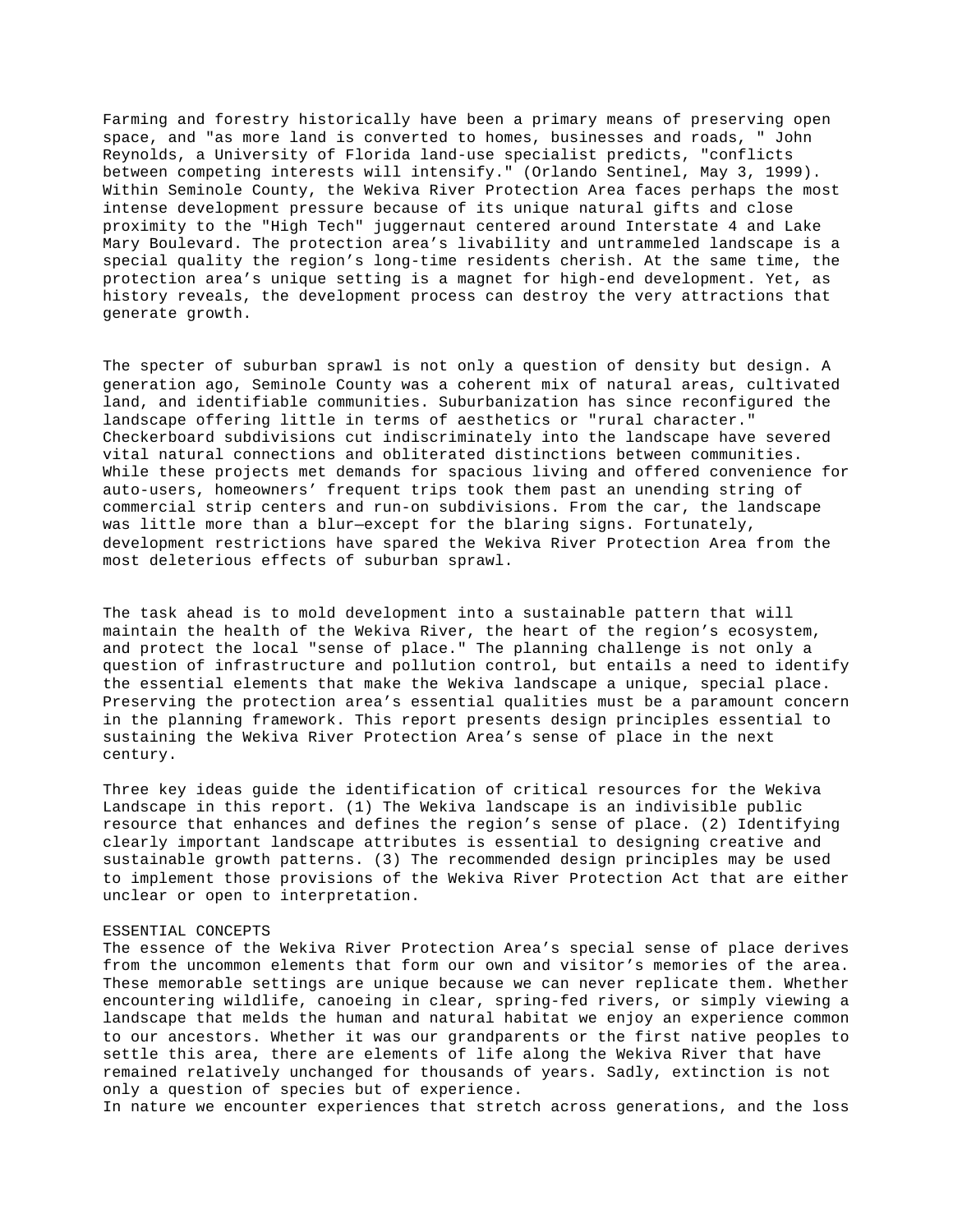of such experience bears an immeasurable cost not only to our children but to our own humanity. What happens to a people who lose a vital resource that not only defined a place, but also provided experiences that united generations? The Wekiva's exceptional landscape resources must be identified and their values incorporated into the fabric of future planning and development.

More fundamentally, development in the Wekiva River Protection Area must avoid the typical suburban form. When entering the Wekiva River Protection Area, the merging of architecture and landscape must announce that one is encountering a special, unique place. While gated-communities manned by uniformed guards and surrounded by imposing walls are alluring for a segment of homebuyers, these projects provide little connection to the landscape and project a fortress mentality that last flourished during the Seminole Wars 150 years ago. These developments have their place, but they should not redefine the Wekiva landscape. The auto-scale, short-term market and functional efficiencies that produce suburban sameness must be balanced with a human-scale, sustainable design that will fold into the landscape.

In seeking to identify key elements for the Wekiva River Protection Area's future landscape it is important to realize that every community needs places and recurrent landscape elements that make its identity clear to everyone. These are best derived from the historic responses to the natural setting (e.g. vernacular architecture), patterns of land use (e.g. rural character) and social activity (e.g. recreation on the Wekiva River) that over time have defined the area's lifestyle and landscape. The result is inevitably sometimes very distinct and sometimes subtle, yet these special places are immediately recognized by residents and visitors alike. The Wekiva River Protection Area holds these in abundance. They include springs, cool, clear rivers, stands of ancient scrub, sand hills, recreational trails, pioneer homesteads, and hardwood hammocks. Above all, the Wekiva River Protection Area still provides a place for a rich contact with natural systems and distinctive settings.

Such elements make it possible to fit human activities beautifully into the landscape. If the Wekiva River Protection Area grows in a form responsive to this setting, residents and visitors will find added meaning, as they become aware of the presence and beauty of the landscape in their daily activities. To make this happen, design principles must dictate the direction of development. Scenic landmarks and views must be preserved and created, natural connections cannot be severed, and places must take shape that enhance and integrate into the landscape. Most importantly, ecological connections must be maintained to protect natural systems and human scale connections must be designed to create places that sustain the environment and foster community.

### MAKING IT HAPPEN

Climate, nature, and an outdoor lifestyle have attracted a great influx of people and money to Central Florida. These parties often want to maintain this region's quality of life much as older residents do, and they often expect regulations toward this end. We are one of the few regions in the nation that can protect a major ecosystem that lies near the center of a rapidly expanding metropolis. This opportunity comes from citizens who hold the Wekiva in sacred trust, the unusual strength and accountability of our planning institutions, the generous sums (in relation to other states) allocated for land preservation, and the Wekiva River Protection Act. The metropolitan area will undoubtedly grow and the Wekiva landscape will be altered. Fortunately, losses can be minimized while opportunities to enhance the Wekiva River Protection Area's best qualities can move forward if the public and private sectors establish a vision and the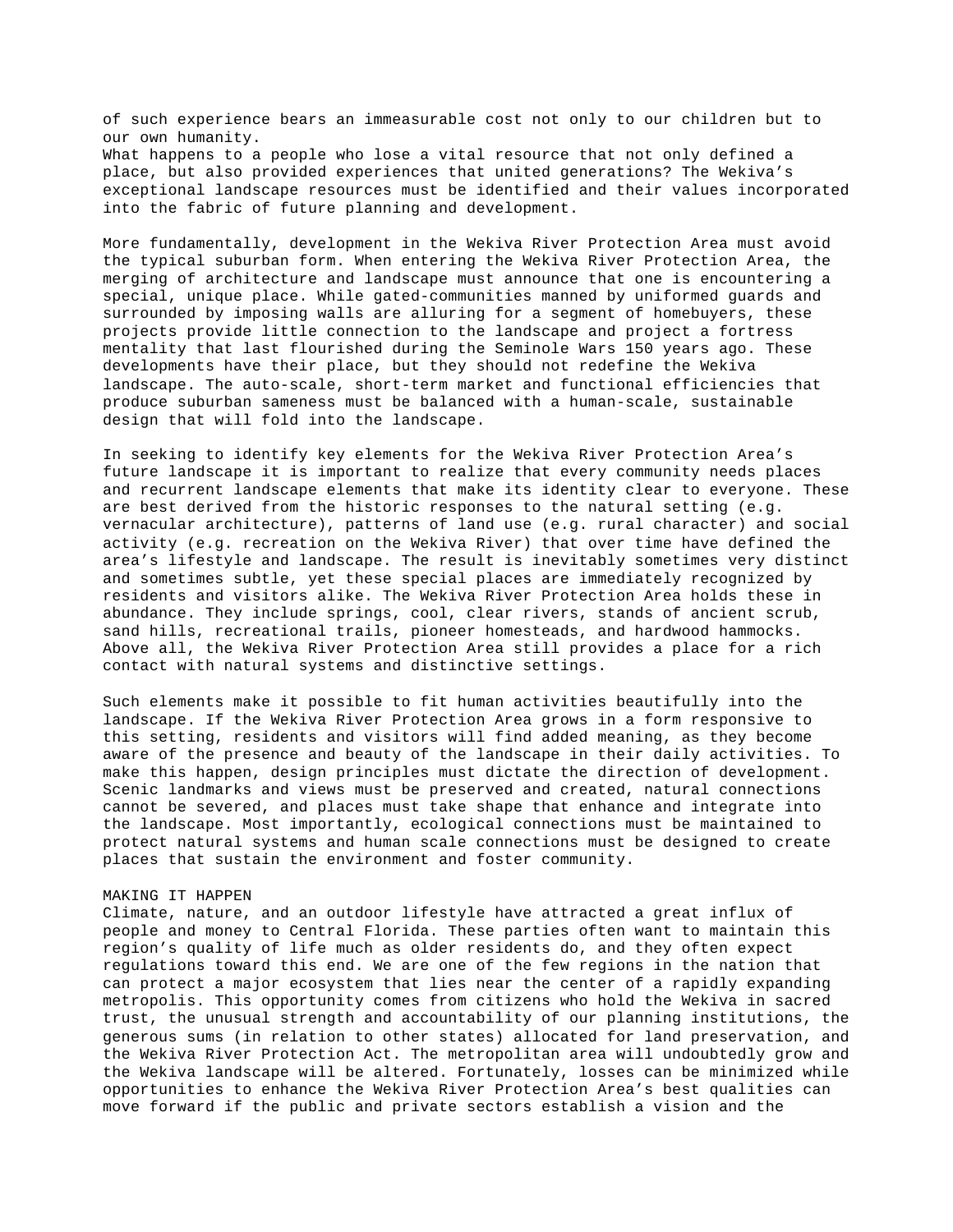principles to implement it. Then, residents and visitors alike will not only experience a special quality of life, but investments will be made to ensure the region's long-term ecological and economic health.

GOALS

(1) Protect the water quantity, water quality, and hydrology of the Wekiva River System

(2) Protect habitat within the Wekiva River Protection Area for endangered species.

(3) Prohibit development that is not low-density residential in nature, unless that development has less impacts on natural resources than low-density residential development.

(4) Restrict intensity of development adjacent to publicly owned lands to prevent adverse impacts to such lands.

(5) Encourage clustering of residential development when it promotes protection of environmentally sensitive areas, ensuring that residential development in the aggregate shall be of a rural density and character.

(6) The density of development permitted on parcels of property adjacent to the Wekiva River System be concentrated on those portions of the parcels which are the farthest from the surface waters and wetlands of the Wekiva River System.

DESIGN PRINCIPLES (1) Harmonize growth patterns with regional ecosystems.

(2) Maintain ecological integrity of rural forests.

(3) Maintain an interconnected system of green corridors. (4) Minimize conflict between conservation and recreation on the Seminole-Wekiva trail

(5) Establish edges to development and utilize vernacular architecture to maintain rural character.

(6) Cluster development to create greenway-oriented communities in the form of a rural village.

HARMONIZE GROWTH PATTERNS WITH REGIONAL ECOSYSTEMS Let us ask the land where are the best sites. -Ian McHarg, 1969

The beauty of the landscape within the Wekiva River Protection Area can be maintained with good design. Unfortunately, landscape qualities and features are often taken for granted until they are lost in a cacophony of haphazard, poorly planned growth. Low-density subdivisions, even at one unit per acre, can destroy the character and ecology of a rural landscape. Without new design guidelines, the Wekiva River Protection Area may transpose into "Ruburbia, " a term coined by Leo Marx, an MIT professor.

Ruburbia is the agriculturally least productive rural areas beyond the suburbs. For migrants to such places, the chief attraction is that of jobs in the new high-tech industries. Single-family houses on relatively large plots of land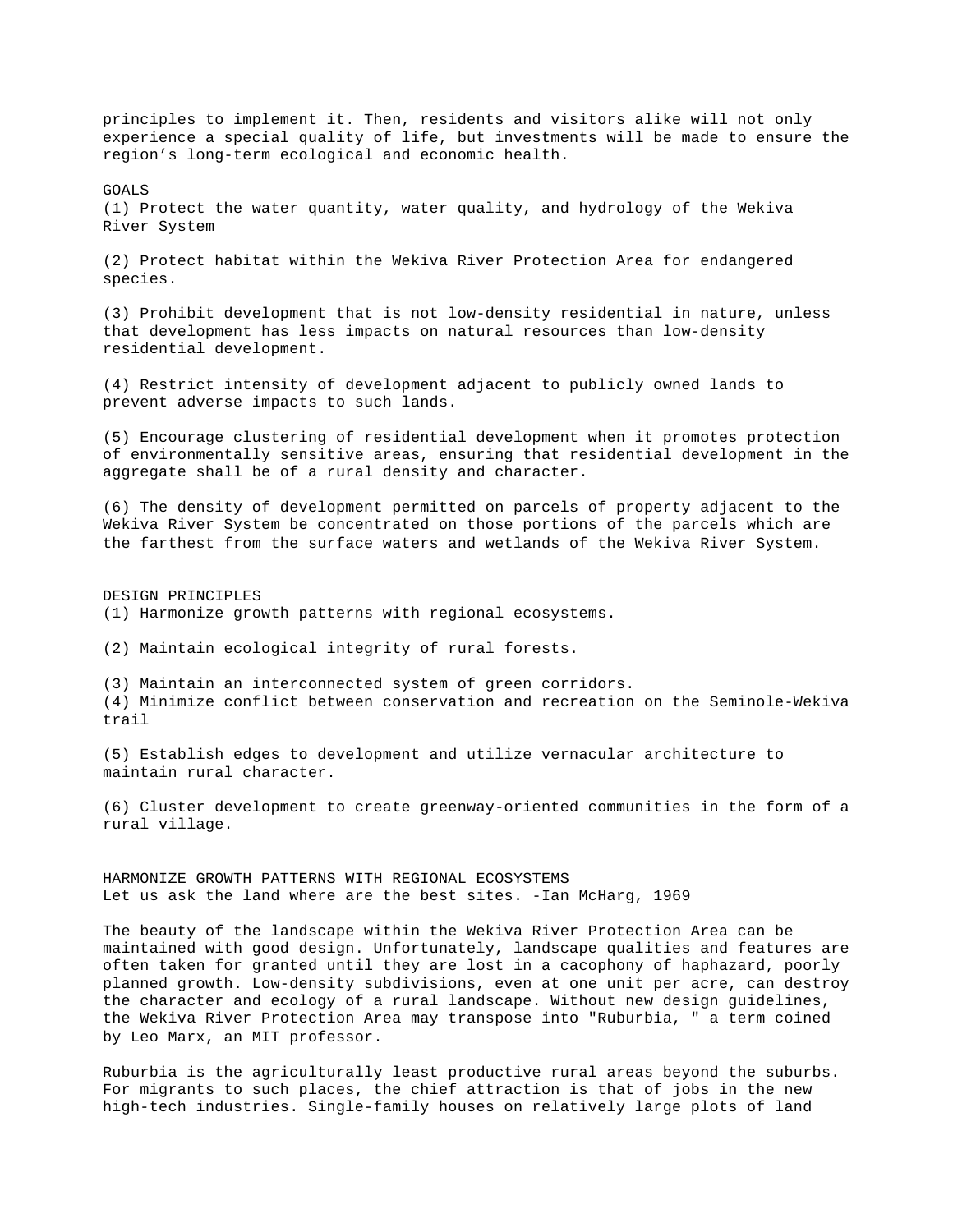close to open space and outdoor recreation also satisfy the needs of prospective workers in the new industries, the self-employed, and the retired. These areas also offer escape from crime and racial conflict, and other discomforts (smog, noise, and traffic congestion), as well as escape from high rents and high taxes that now typify many cities and suburbs. A striking feature of ruburbia is the highly dispersed, decentralized, noncommunal pattern of settlement itself. The result is a new kind of decentralized pattern whose built core may consist of nothing more than a commercial strip, a few service roads located near a freeway interchange, and a randomly located church or school. The absence of an organized community means reliance on private water supplies and waste disposal system. The result is environmental degradation and the careless, wasteful use of land and other resources.

Fortunately the Wekiva Protection Act has set the guidelines to protect vital natural systems and maintain the distinction of the Wekiva landscape. Design standards to protect the riparian corridor already exist, but protecting the integrity of the wilderness corridor remains problematic. The corridor is centered on the Wekiva River, linking Wekiva State Park and the Ocala National Forest. Along this 20-mile greenway there are six preserves, totaling over 31,000 acres and the state hopes to add another 28,000 acres. Outside of public-owned land, sections of the corridor's sprawling mosaic of riparian habitat, wetlands and upland forest face development pressures that could imperil species such as the gray fox, bobcat, Sherman Fox Squirrel and the Florida Black Bear.

The black bear is of special concern. The bear requires a very large range and this corridor extension could benefit them. Wildlife corridors provide two major benefits for biological conservation: 1) they act as a dwelling habitat for plants and animals; 2) they serve as a conduit for movement. As a conduit, a greenway can serve several functions. It permits daily and seasonal movement of animals. This is especially important for large predators such as the black bear, because their large body size and food requirements require a wide foraging area. The corridor also facilitates dispersal, which reduces the chances of harmful mating between close relatives and allows genes to travel from one population to another. Considering the unexpected disturbances (e.g. fire) that occur in a landscape, corridors offer animals a chance to move from one habitat to another.

The discipline of landscape ecology offers the best means to enhance ecological integrity in the midst of human-modified landscapes. Central to landscape ecology is the concept of connection—linking a diversity of sites to enhance ecological integrity. Fortunately, a number of studies have already laid the basic groundwork for this endeavor. The Florida Department of Environmental Protection's Wekiva Basin Geopark Unit Management Plan (1998) and the Friends of the Wekiva River's The Wekiva River Basin: A Resource Revisited (1992) provide excellent overviews of the Wekiva Geopark and basin. Closing the Gaps in Florida's Wildlife Habitat Conservation Systems (1994) maps regionally significant habitat within the Wekiva River Protection Area and the Seminole Wekiva Small Area Study also maps a number of ecological parameters.

The goals of the Wekiva Protection Act can be attained if development is limited in the regionally significant habitat. Establishing a density transfer plan is one planning tool to achieve this goal. Regionally significant habitat would serve as a transfer zone while land east of a line running southwest from Berrington Estates to the Seminole Soccer fields and land adjacent to the Wekiva Seminole Trail would be the receiving zone. The demarcation for the receiving zone is based on a line of ecologically fragmented lands and degraded habitat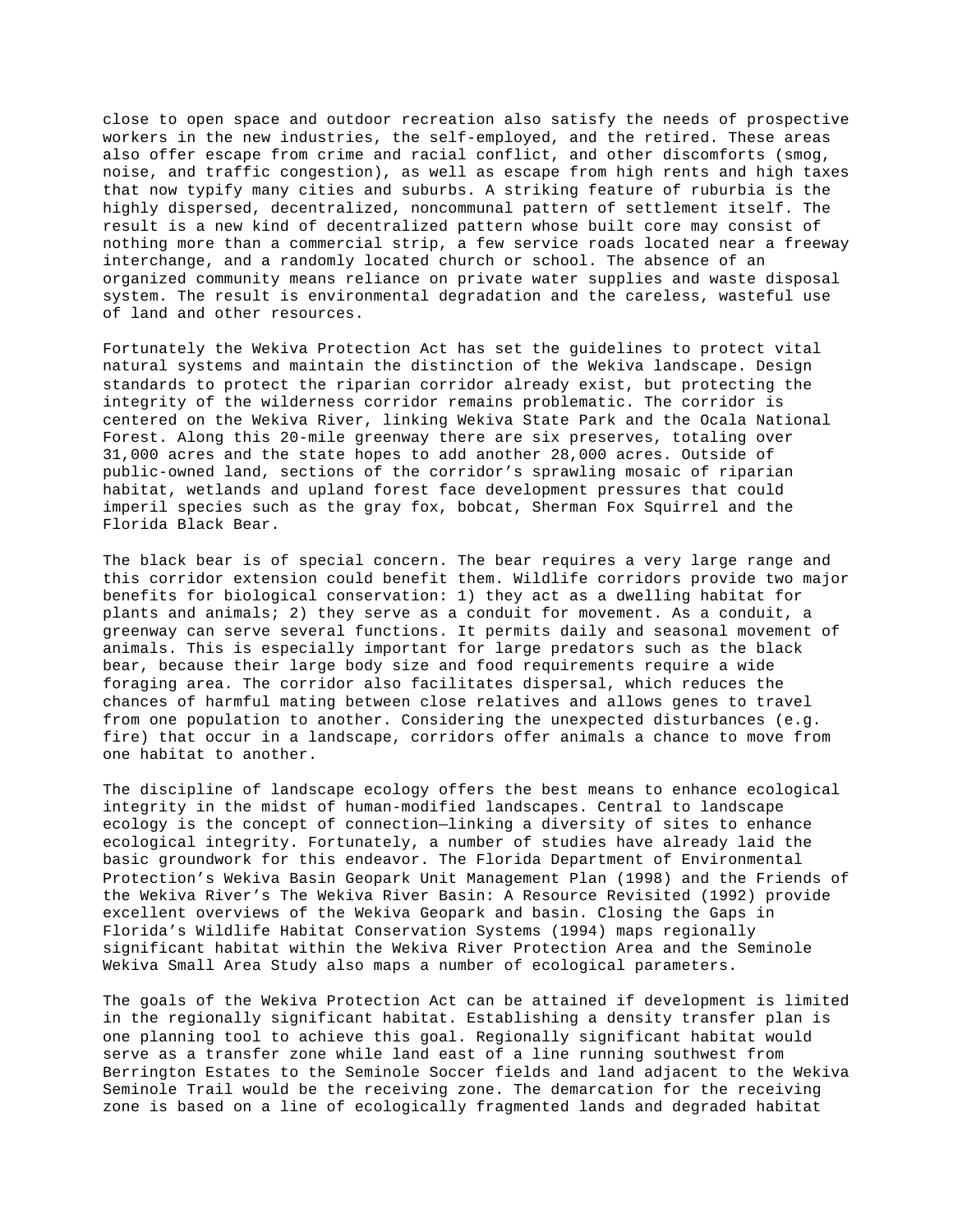that is best oriented for sustainable development.

The transfer zone would allow densities much lower than one unit per acre, while the receiving zone would allow higher densities. The aggregate units allowed would be no greater than the number allowed under existing zoning and future land use designations. The allowable number should follow Seminole County policy and be based on net densities in which wetlands, community roads, and easements are excluded. Within the transfer zone, development should be clustered in a greenway-oriented community, which follows the form of a rural village to foster sustainability.

Another solution would be to require clustering and establishing buffers within the regionally significant habitat. Randall Arendt's Conservation Design for Subdivisions (Island Press, 1996) provides a practical framework for this endeavor. Special care should be made to preserve the connections between wetland and upland habitat. Incentives for clustering should also be established in the areas outside of the regionally significant habitats, with criteria weighted criteria more heavily for the land west of the aforementioned fragmentation line.

## MAINTAIN ECOLOGICAL INTEGRITY OF RURAL FORESTS

Native central Florida habitats play a critical role in the interconnected Florida ecosystem. The Wekiva River Protection Area is a mosaic of rich and unique habitats. Some of these habitats are endemic, unique to Florida, and play a key role in ecosystem health. For instance, scrub habitat houses 40-60 percent of Florida's endemic species (Ecosystems of Florida, 1990). These species are essential to ecosystem health and therefore make conservation critical. Within the Wekiva River Protection Area, habitats such as scrub, sandhill, pine flatwoods, and hydric hammock are indicators of the area's ecological heath and its ability to sustain life. Pine flatwoods provide habitat for many rare, threatened, or endangered animals such as the Red Cockaded Woodpecker, Sherman Fox Squirrel, and the Florida Black Bear. These animals as well as the Florida Scrub Jay, Florida Mouse, and Florida Gopher Tortoise can be found in scrub or sandhill communities (Ecosystems of Florida). In order to maintain ecological integrity, management practices should encourage controlled burns and removal of exotics. Preserving habitats is not enough; good resource management practices must be implemented.

Fire has played a key role in the evolution and maintenance of many Florida habitats such as pine flatwoods, scrub, and sandhill. The absence of fire, usually caused by suppression, leads to the dominance of hardwood tree species, which exclude, through shading, species of origin to the habitat (Florida: The Natural Wonders, 1997). Simply, lack of fire leads to a loss of habitat for Sherman Fox Squirrels and Florida Gopher Tortoises and an overall loss of biodiversity in both plants and animals. Without fire, Gopher Tortoises lose their food source because Wiregrass depends on fire for germination. Gopher Tortoises also require bare patches of sand (which are maintained by frequent fire) to dig their burrows. Without these burrows, over 300 different species, including rare, threatened, and endangered species, will lose a vital part of their habitat.

Sandhill communities exemplify a fire-resistant habitat, which has species that have adapted to and depend on frequent fires. Sandhill in a sense encourages fire because the Longleaf Pine acts as a "natural lightning rod" and the Wiregrass and accumulated leaf litter act as a fuel. "Cool" fires sweep through the habitat, clearing out the fuel and rarely reaching over two feet in height. These fires occur naturally every three to five years, each interval resulting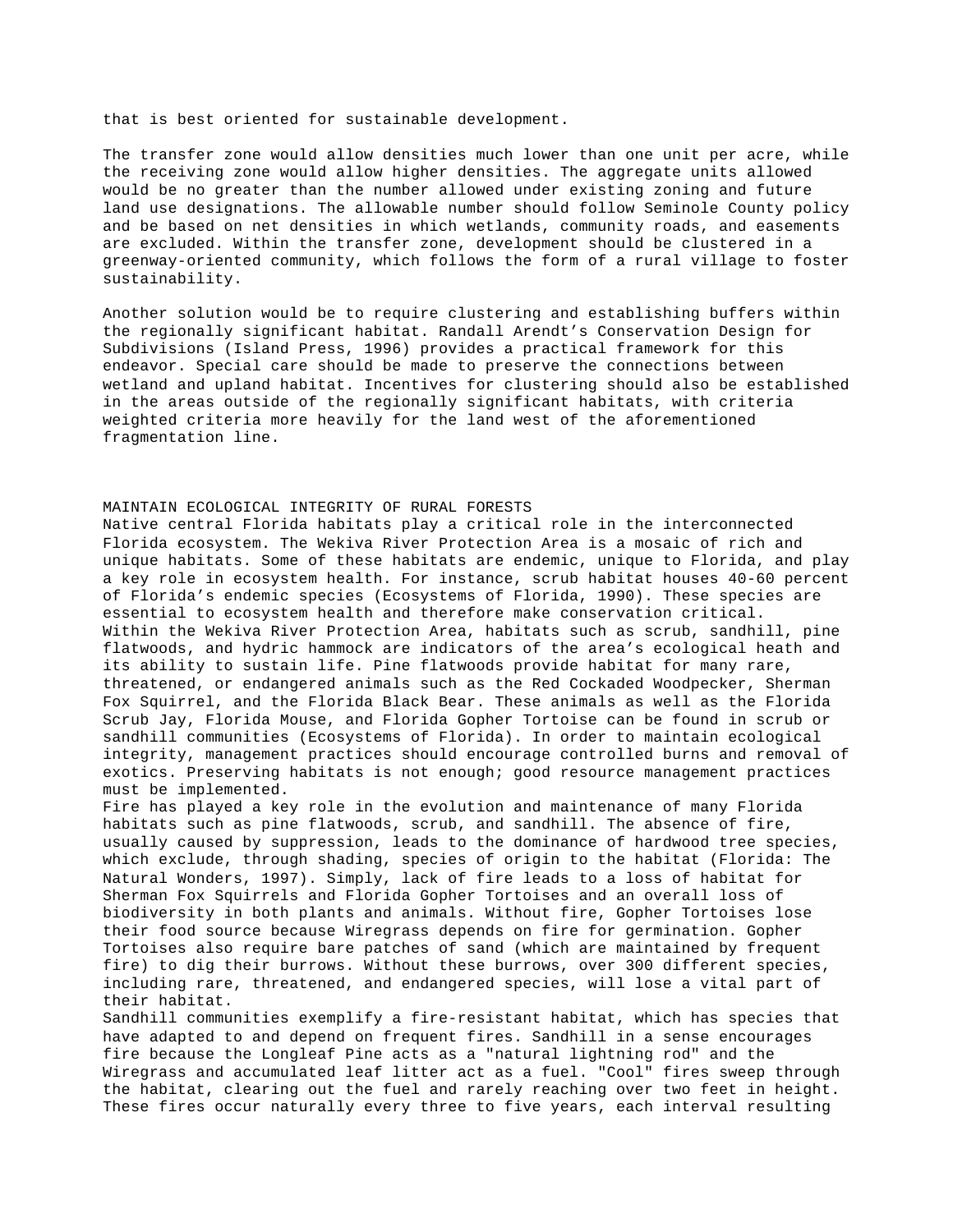in slight differences among the Sandhill communities. The key, principal plant species that comprise a Sandhill are Longleaf Pine, Wiregrass, and Turkey Oak. With frequent fire, Turkey Oaks keep a low canopy, providing adequate shade to seedlings while letting enough sunlight through to propagate Wiregrass. Longleaf Pines are fire resistant and depend on fire to create bare sandy patches which seeds require for germination. Without these ground-clearing fires the seeds are unable to penetrate the earth. Once mature, the Longleaf Pine grows a thick scaly bark that protects the trunk from excessive heat. Wiregrass is rarely found in non-fire dependent communities and there is suspicion that fire stimulates germination of Wiregrass seeds. Without the fires, litter accumulates on the soil hindering seed germination and Wiregrass growth. However, the most dangerous consequence of fire suppression is the increased fire danger to the habitat and surrounding residential developments.

The elimination of habitat connectivity due to human development requires prescribed burns to mimic the forests natural fire regimes. Prescribed burns are especially important in fire resilient communities (e.g. scrub), burning fuel accumulation that if, unchecked could produced catastrophic wildfires that consume all vegetation in the landscape. These uncontrollable wildfires may also rage through residential areas destroying homes and even taking human lives. During the summer of 1998, fire suppression helped produce wildfires that charred 500,000 acres and destroyed 126 homes. High temperatures and months of drought coupled with dense thick fuel accumulation (due to fire suppression) resulted in catastrophic wildfires. These forestlands suppressed from their normal fire regimes due, in part, to human use and habitat fragmentation could take years to recover.

Prescribed burning in the forests of the Wekiva GEOpark, however, protected nearby residential and urban areas from the devastating effects of the wildfires. Fires that did occur in the GEOpark were easily managed and contained due to the reduced fuel loads from prescribed burning. In the Wekiva River Protection Area, fire is the best management tool to preserve the ecological integrity of rural forests.

Sandhill that has been "fire suppressed" Recently burned sandhill, March 1998 Now dominated by Laurel, Live and water Oak.

# CREATE AN INTERCONNECTED NETWORK OF GREEN CORRIDORS We must plan and manage Florida's Green Infrastructure in the same manner we carefully plan the infrastructure our communities need to support the people who live there-- the roads, water, and electricity. - Florida Greenways Commission Report to the Governor, 1995

Regionally significant habitat should be protected from encroaching development with a 100-foot buffer. A corridor of this width would create an "absorption zone" for exotic species and reduce the impacts of development (Ecology of Greenways). Another study justifies a 100-foot wooded buffer between natural areas and "residential developments where a moderate amount of lawn fertilizer is used…" (Conservation Design for Subdivisions). According to Arendt, "true conservation subdivisions are designed with buffers at least 100 feet wide because the preponderant opinion in the scientific and planning communities is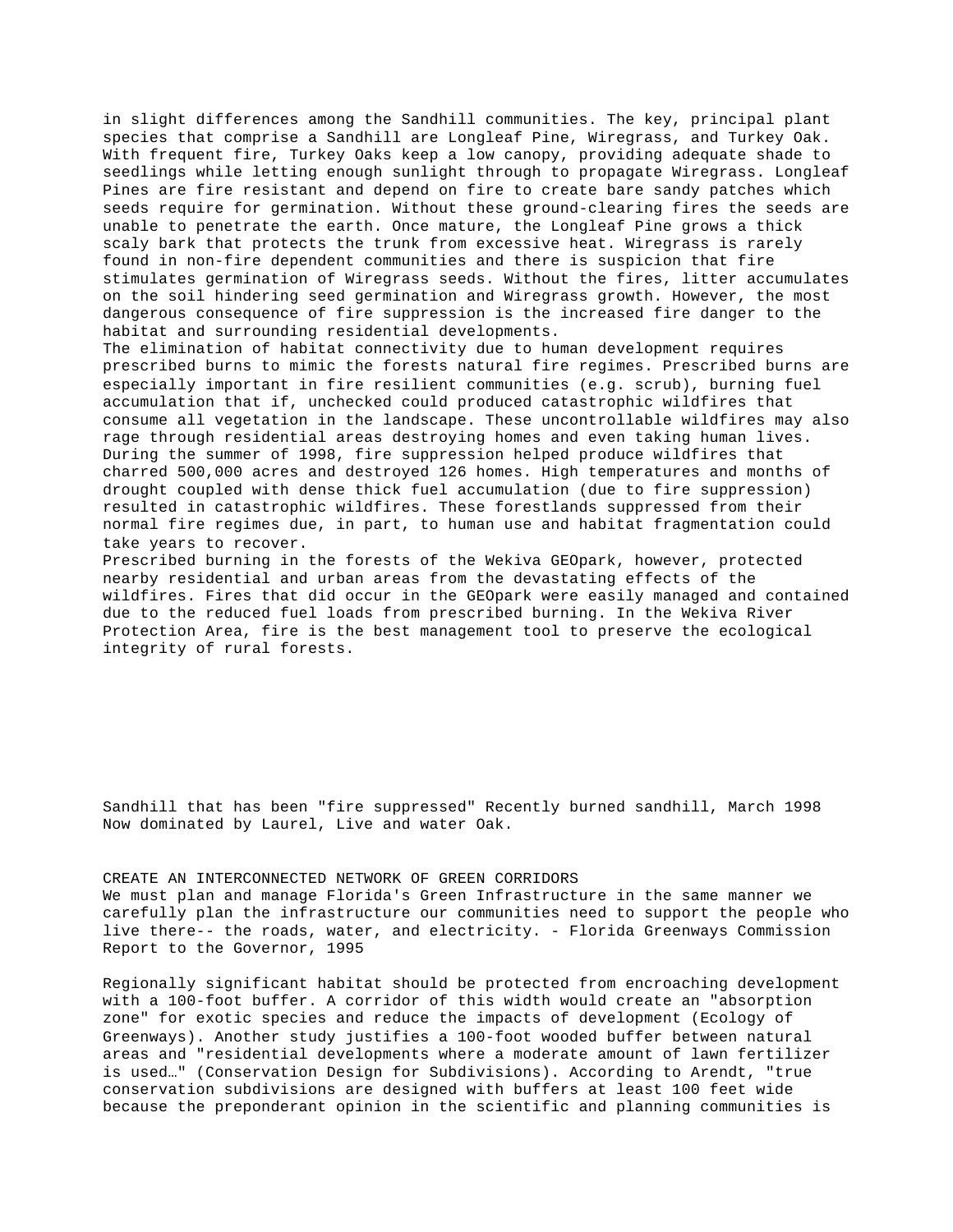that this is the minimum width necessary if basic environmental goals are to be met" (14). The identification of buffers should be part of the preliminary, conceptual plan for any project within regionally significant habitat, and part of the site plan review process.

A series of green corridors should connect the regionally significant habitat. Ideally this system would incorporate wetland-upland connections, and where feasible create a trail on the outer edge. These greenways would act as conduits for the movement of water, plants, animals, and people. The potential still exists to connect smaller less functional "patches of habitat" with regionally significant habitat to maintain ecological productivity, while providing human pathways.

"Connection" is the key element of greenway design. In addition to connecting natural habitats, greenways linking human communities to Nature are essential for instilling an environmental ethic in local citizens. Unfortunately, this function has been missing from the contemporary environmental movement, which has been based largely on more formal education and on more direct forms of interventions such as advocacy, lobbying, and ecological planning. By providing informal opportunities for people to experience nature "close to home" on a regular basis, greenways…may have an important and long-lasting effect on society's environmental consciousness (Ecology of Greenways, 17)

The alignment for these corridors and their width should respond to local ecological conditions and barriers such as Highway 46. When animals (and people) attempt to cross roads, they risk injury or death. Central Florida has the highest fatality rate in the nation for pedestrians and bicyclists, while road kills the leading known cause of death for large mammals, with the exception white-tailed deer (Ecology of Greenways). The viability of these corridors will depend in a large part on the quality of the highway crossings.

Corridor widths could extend to 250 feet with a gradual vegetation decrease on the outer edges in conjunction, where possible, with a trail system. Part of the corridor could include a native landscape requirement (as part of a native landscape code for the Wekiva River Protection Area) with adjacent private properties. Preserving these corridors would require clustering development, which will most likely require developer-incentives, public-private partnerships, and obtaining Forever Florida Funding. However, clustering can remain "density-neutral" and offer developers the following benefits:

(1) Smoother review by technical staffs

(2) Reduction on infrastructure costs to the extent that single-family house lots can be narrowed or street and utility lines shortened.

(3) Reduction of costs in meeting environmental regulations to prevent degradation of groundwater.

(4) Provision of a park-like setting with a variety of recreational and natural areas

(5) Trail connection to natural amenities and parks

(6) Provision of "scenic lots" which offer views of wetlands and forested areas

MINIMIZE CONFLICT BETWEEN CONSERVATION AND RECREATION ON THE SEMINOLE-WEKIVA TRAIL

The proposed Wekiva-Seminole trail will require a design that minimizes conflict between recreation and conservation. Within the Wekiva River Protection Area, the trail will run on an east-west route through a mix of rural land and low-density subdivisions. The trail will pass through some of Central Florida's most scenic natural areas before the abandoned rail corridor terminates near the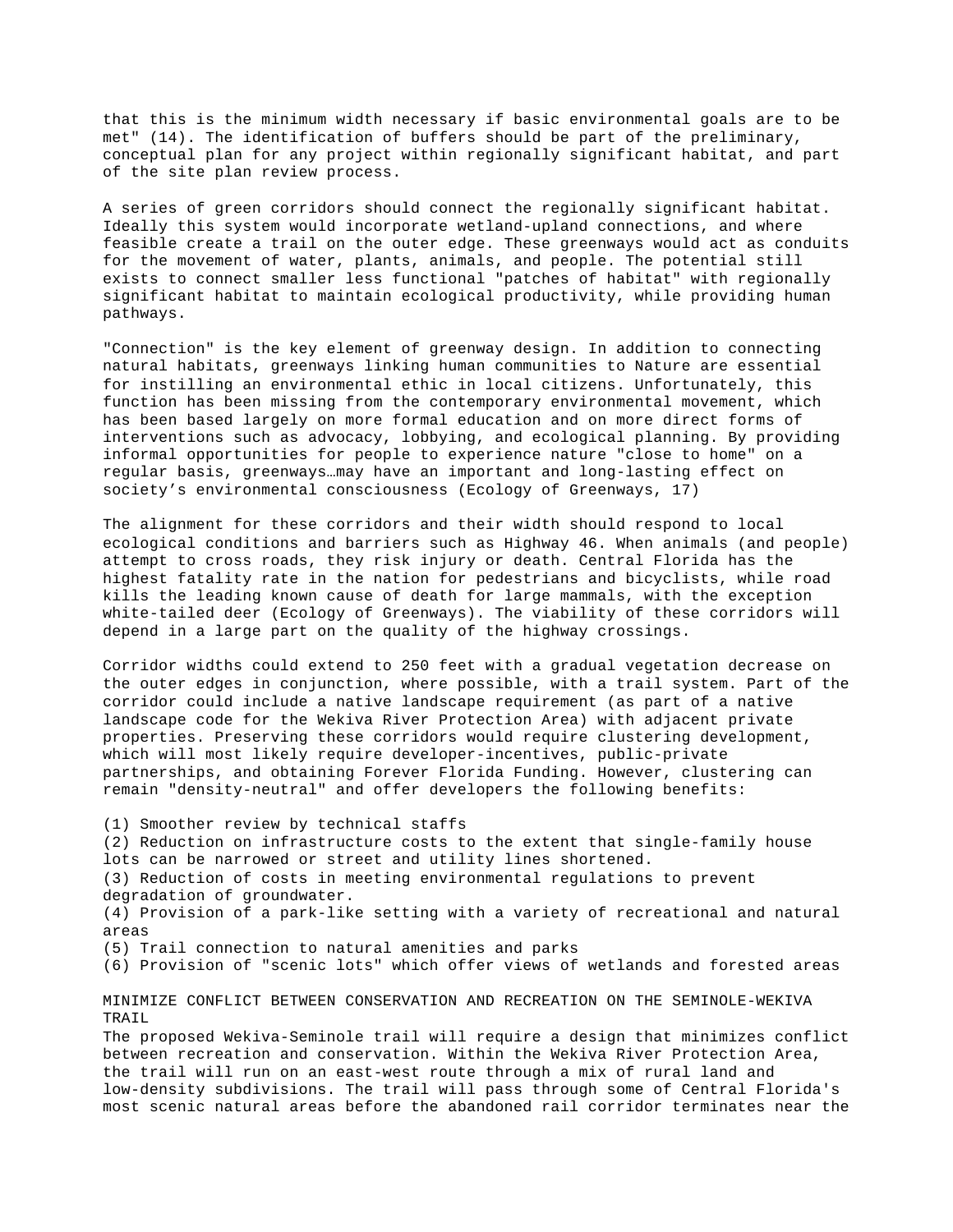Wekiva River, just north of the Plantation Nature Preserve. To the west of where the corridor is bisected at a sharp angle by Markham Woods Road, the surrounding land is almost primeval.

Within 25 yards of the abandoned rail bed, in the quarter mile stretch between Markham Woods Road and the Wekiva River habitats include hardwood hammock, remnant Sandhill, pine flatwoods, and hydric hammock. Native species include:

Quercus laurifolia (Laurel Oak) Quercus virginiana (Virginia Live Oak) Quercus laevis (Turkey Oak) Quercus nigra (Water Oak) Carya sp. (Hickory) Sabal Palmetto (Cabbage Palm) Pinus elliottii (Slash Pine) Pinus palustris (Longleaf Pine) Pinus taeda (Loblolly Pine) Myrica cerifera (Wax Myrtle) Prunus carolinianan (Carolina Cherry) Liquidumbar styraciflua (Sweet Gum) Melia spp. (Chinaberry [non-native]) Rhus spp. (Winged Sumac) Vitus spp. (Wild Grape) Callicarpa americana (Beauty Berry) Acer rubrum (Red Maple) Juniperus silicicola (Red Cedar) Rhapidophyllum hystrix (Needle Palm) Taxodium spp. (Cypress) Toxicodendron radicans (Poison Ivy) Osmunda cinnamome (Cinnamon Fern) Woodwardia areolata (Netted Chain Fern)

Bike traffic should be strongly discouraged west of Markham Woods Road, although a hiking trail should proceed through the sensitive hydric hammock forest that ends at the Wekiva. Signs and barriers will be needed to discourage bicyclists from entering this area unless they "walk their bikes." Improving the quarter-mile trail along the abandoned railway bed can be accomplished with minimal environmental disruption. This short stretch should remain unpaved and be kept as narrow as possible, no more than four feet wide. Mulch and natural materials should be placed over the sandy soil that tops the existing corridor. Signs are needed where users may tend to exit the trail. Some spots may require a barrier such as a few stacked logs to provide an additional hint to stay on the trail. Where there is access to private property, fencing or an appropriate buffer should accompany a "No Trespassing" sign. These potential "off-trail" situations could be avoided with additional plantings. As the trail drops off to the river, a fence might be necessary for safety. If that is too expensive, then logs could be placed along the edge of the trail and more vegetation planted to discourage wandering.

At the trails' terminus on the Wekiva River, there is the opportunity for a scenic overlook with minimal environmental disruption. The construction should be a simple design that does not provide points of access to the river. Warning signs as well as educational signs should be posted giving background information on the Wekiva River and the need to preserve its health. The effects of recreation in an unpaved area can include the loss of vegetation from trampling, compaction, and reduced soil permeability as well as subsequent increases in runoff, erosion, and sedimentation. Trampling can crush, bruise,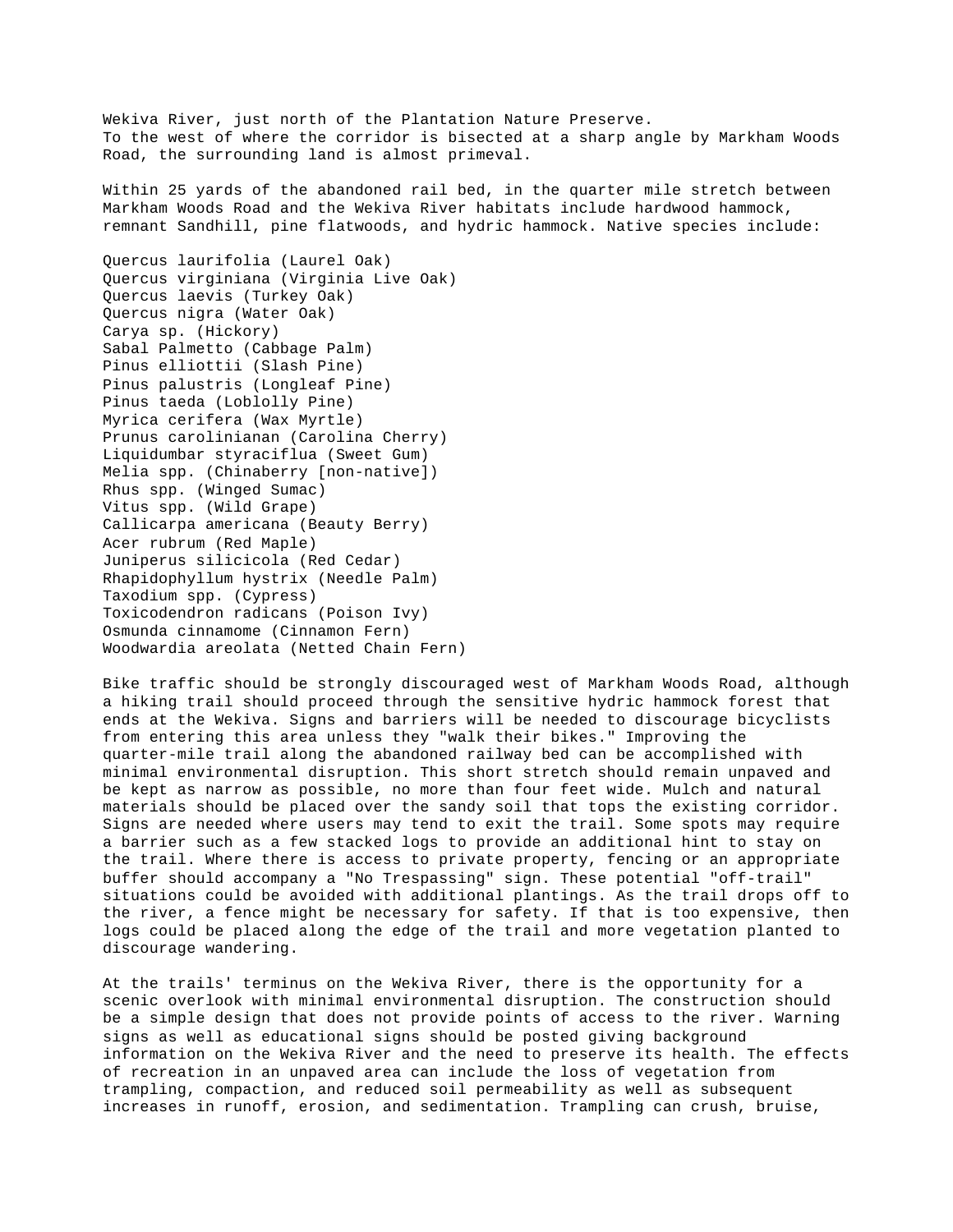shear off, and uproot vegetation. Such abuse selects for tolerant species that can thrive due to the reduced competition. The presence of humans may also disturb animals using this corridor. Recreation use can disturb animals in four ways: harvest (perdition), habitat modification, presence of pollutants, and direct disturbance. The immediate response to these effects can only be one of two: death or change in behavior. If the behavior change is made, alterations in the abundance, distribution, demographics, species composition and interactions can occur (Ecology of Greenways). Since this area is adjacent to Wekiva State Park and frequented by black bears special care should be taken to maintain the integrity of the surrounding natural habitat, especially near the Wekiva.

#### EDUCATIONAL OPPORTUNITIES

Education and interpretation could help influence visitor behavior. Signs and displays should be placed abundantly in key areas to make trail users aware of the links between inappropriate behavior and specific ecological problems. Interpretative displays will both enhance visitor enjoyment and, by explaining the fragility of the site, increase the likelihood that the visitors will stay off areas sensitive to trampling. Trailhead bulletin boards as well as the provision of a kiosk at the terminus of the bikeway could be used to post messages or distribute educational brochures.

The bikeway terminus would be an ideal spot for a small kiosk to introduce trail-users to the local environment. It could enclose artifacts, pictures, stuffed specimens, skeletons, or shells of resident species. The ecological management of the GEOpark could also be described in simple, understandable terms. Finally, and perhaps most importantly, a link could made between this site and the Plantation Nature Preserve which lies immediately to the south.

ESTABLISH EDGES TO DEVELOPMENT AND UTILIZE VERNACULAR ARCHITECTURE TO MAINTAIN RURAL CHARACTER The quality of the landscape reflects the health of a society. –Frederick Law Olmsted, 1892

In our mind's eye we can picture what our state looks like. We have a mental map of its edges, the location of bays, large lakes, and the bridges by which we enter and leave many regions. We also hold a mental map our neighborhood. There is only one reason why we do not have an equally clear image of the edges and shape of the Wekiva River Protection Area. That one reason is suburban sprawl. The phrase brings to mind an unpleasant picture. We characterize it as sprawling because that is how its appears to us from any vantage point.

In the Wekiva River Protection Area, a strong sense of clarity should exist between surrounding development and the sense of transition we still feel as we move from suburb to agricultural land to the forested confines of the riparian corridors. When we know where the edges are we come to anticipate them, remember them and create our sense of place from them. Their absence in the Wekiva River Protection Area eliminates the benefits of the area's bounded growth, a place that still allows us to enjoy the contrasting experiences of city and country to a much greater degree than the state's other metropolitan areas.

Clustering development to protect regionally significant habitats and preserving green corridors will establish edges that will help keep the landscape clearly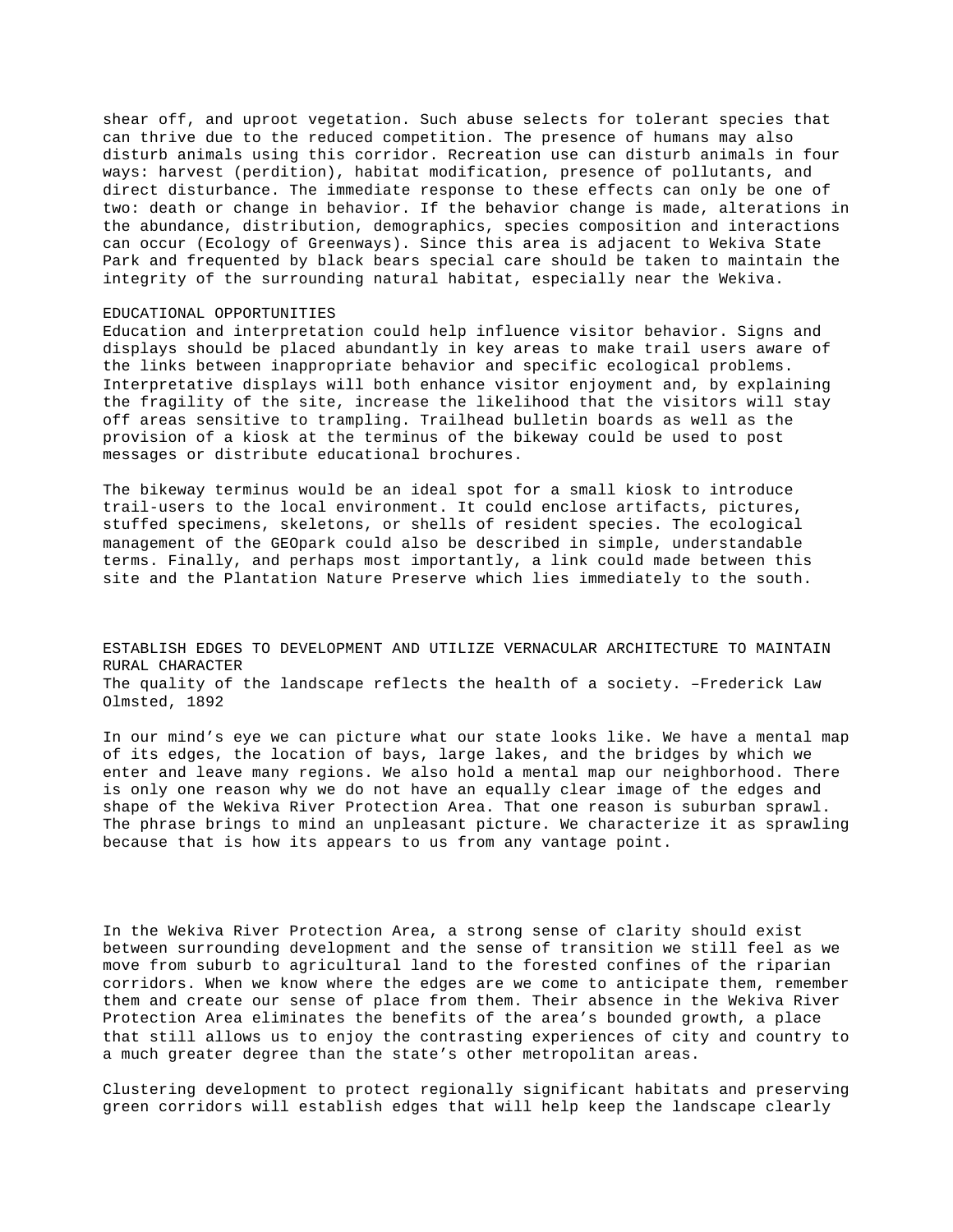sensible and intact. Yet, without any design guidelines, cluster development can still present a suburban form that devalues the unique Wekiva landscape. Within the Wekiva River Protection Area, one of the most significant goals outlined in the Wekiva Protection Act involves the maintenance of rural character. Utilizing vernacular architecture within subdivision design would help preserve the natural integrity of the landscape. Vernacular architecture offers a sense of an environmental home; a home that works with nature, not against it, emphasizing the culture of the area and the history of the place. By utilizing historical techniques, decorative features (shapes, textures, etc.), and systems of orientation that utilize regional materials, architecture can meld with the landscape. (American Vernacular Design, 1988).

Central Florida's landscape is a mixture of subtropical and temperate ecosystems that requires adaptation to a lush setting and a hot, humid climate. Building with local materials, such as limestone or stucco, will blend homes with the environment. Accenting colors and textures to the tone of the landscape will enhance this effect. The hot climate of Central Florida requires shaded airy spaces, such as verandas and courtyards. Deep porches are another feature which create shade and take advantage of cooling breezes (Places of the Soul 1990.) Window design, such as the use of shutters in historic Key West, can keep the hot sun from warming the inside of homes. The high humidity and nighttime versus daytime temperature variations require the use of materials that remain cool during the day. For this, tin roofing is one possible option. Tin roofing helps to maintain cooler indoor temperatures under the intense Florida sun.

The placement and orientation of a house influences the amount of sunlight and heat it receives. It is most beneficial to receive southern exposure at the front of the house to minimize direct sunlight during the simmer months and to maximize the sunlight received on the porch and in the front rooms during the winter months. This decreases the amount of electricity used for heating and cooling the home, making it more environmentally friendly.

The vernacular architecture of the Wekiva River Protection Area could also utilize the forms of coastal architecture utilized in traditional towns. The coastal architecture design is a mixture between the Acadian and Low-Country styles, with a look that is based on French and Caribbean influences. The creation of these styles was a direct response to the climatic and environmental conditions similar to Central Florida. The basic characteristics of this type of design are:

 Deep, two story porches that take advantage of cool breezes and create outdoor living space. High ceilings with vertical proportions to column bays and wall openings, which create well, lighted, open spaces. French doors and full-length windows with tall shutters that can be raised in order to shade open windows. First floor raised above the ground in order to allow more air circulation to cool the house.

In combination, these styles provide a stately yet informal style. The structure's height and natural lines would also blend with the forested ecosystems of the Protection Area. A variety of coordinating styles can be integrated into the landscape including cottages, bungalows, and two-storied gallery houses. (Larger houses should be built with a series of elements, such as a main-body and side wings.)

Other forms of suitable vernacular architecture exist. When clustered in the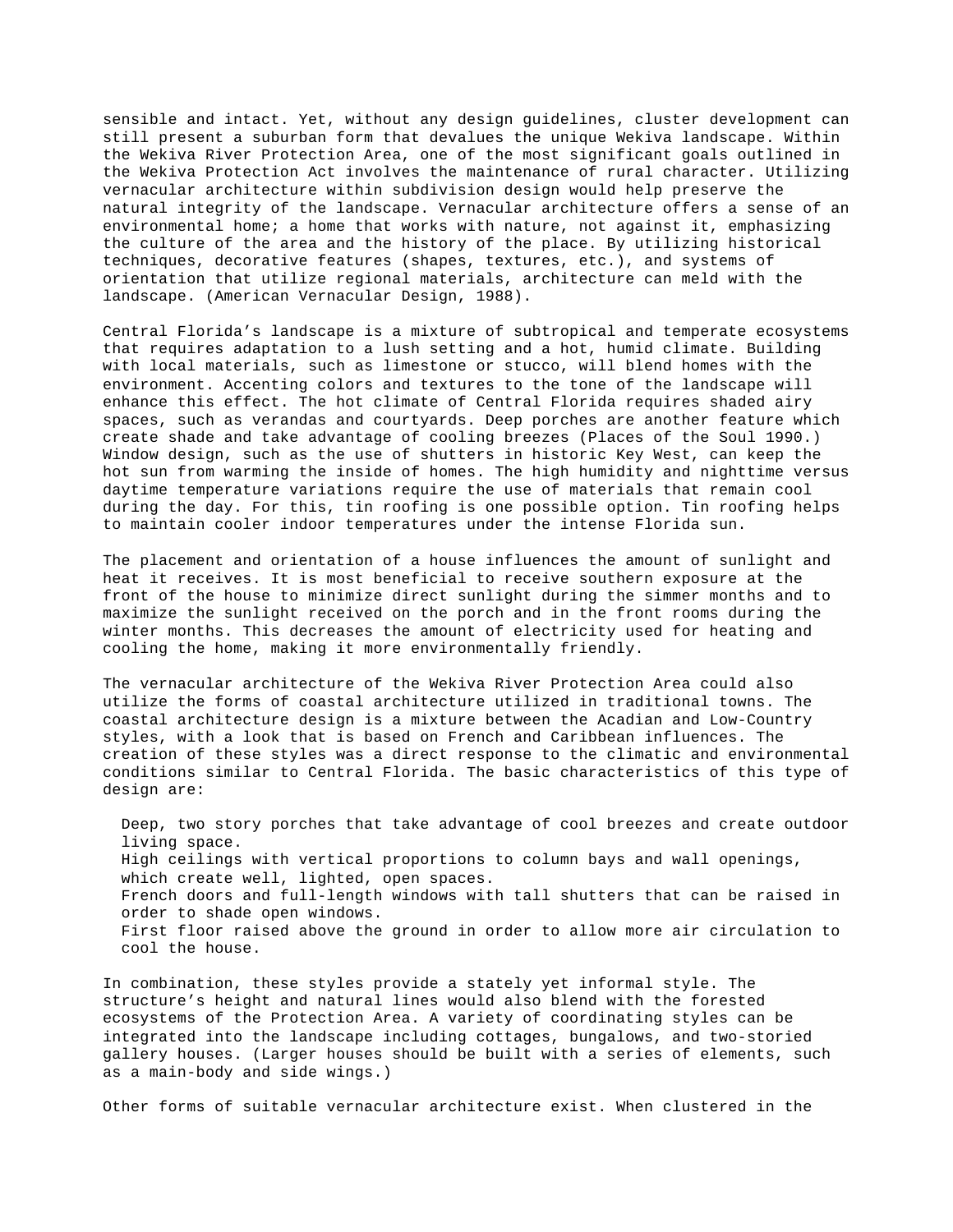form of a rural village, these distinct styles will keep the Wekiva River Protection Area's sense of place. Design guidelines should include the following: 1. Height 2. Bulk 3. Rhythms of facades 4. Proportion of openings (i.e. window to wall relationships) 5. Roof treatment 6. Natural materials, colors, and textures. 7. General architectural character: a) horizontal or vertical emphasis b) scale c) Stylistic features and themes (e.g. porches, colonnades, pediments, cupolas, corines, detail, and ornament 8. Relation to street 9. Except where there are physical constraints, garages should be located on the rear of the lot. 10. Native landscaping

CLUSTER DEVELOPMENT INTO A GREENWAY-ORIENTED COMMUNITY IN THE FORM OF A RURAL VILLAGE In the New England Village we find an early empirical anticipation of the pattern for a dynamically balanced environment, urban and rural, that we must eventually create in terms of our culture, for a whole civilization. -Lewis Mumford, 1961

The village is a traditional American form, a sustainable blend of humans and Nature. Until 1900, the village green and the town square were the defining points of civic life for a majority of Americans. The image of the village and small town is common to us all, and their vernacular forms still have wide appeal. Mt. Dora and Winter Park exemplify the tradition of citizens honoring the civic realm and building places that held their charm and their value.

In the last decade, the revival of traditional town planning has reintroduced us to our urban traditions. From the implementation of zoning and design codes to protect the countryside in Lancaster County, Pennsylvania to the construction of Seaside, Haille Plantation Village, and Celebration, town planners and developers have united to produce a more sustainable form (That Small Town Feeling: Architecture and Community in Florida, 1998). Their model is hardly new, rather it is an imprint of our historical consciousness that Florida's first planners envisioned as the ideal settlement pattern (Stephenson, Visions of Eden, 1997).

In 1919, John Nolen, America's premier planner, wrote New Ideals in the Planning of Cities, Towns, and Villages. Nolen wanted to direct the flow of suburban population into linked groupings of towns and rural villages separated by nature preserves and the working, rural landscape. Nolen's work has provided the inspiration for many "new urbanist" projects, but outside of Portland, Oregon this traditional view of regionalism has not taken hold. However, given the Wekiva River Protection Area's special standing Nolen's vision could be a model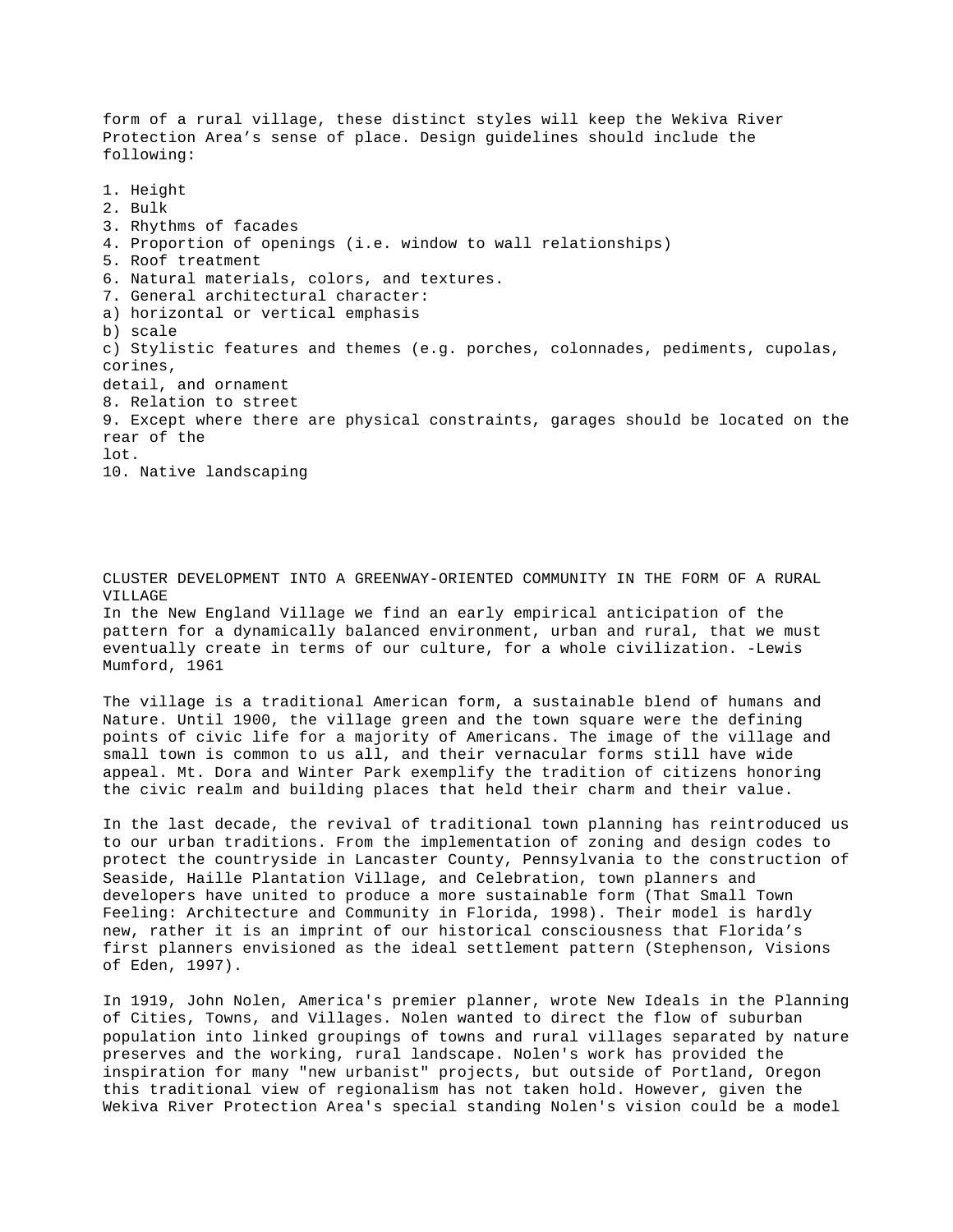to cluster development into rural villages while local governments could prioritize natural land acquisition sites to meet the new Florida Forever funding system.

Nolen's work provided the template for the Winter Springs Town Center Plan, which is Central Florida's only planned project to receive state funding to incorporate development into an interconnected system of trails, natural lands, and parks. While this project is out of scale for the Wekiva River Protection Area within Seminole County, the methodology used in this project is easily transferable to the village scale. It was from this premise that Rollins students redesigned a standard one unit per acre suburban development into a conceptual rural village.

Definitions of the village in current use among planners emphasize certain common elements: a compact form, a mix of residential and commercial uses, a well-defined edge, and a pedestrian orientation. A village, as opposed to the smaller hamlet, seems best suited to the Las Bocas site because of its proximity to the Seminole-Wekiva Trail, and the stream of "careless consumers" it will generate.

Trails inevitably spark economic growth, as exemplified by Dunedin's transformation. In 1990, occupancy rates in this dying town center had dropped below 50 percent, but when the Pinellas Trail opened, hundreds of people found Dunedin an ideal place to stop off. By 1995, the downtown had reached full occupancy, and it has since expanded but at a pedestrian-oriented scale. In Seminole County, the opening of the 3-mile section of the Cross-Seminole Trail hints at a similar transformation. In its first year the trail attracted 140,000 riders, and downtown Oviedo is experiencing the first signs of revitalization from the trail's presence (Orlando Sentinel, June 5, 1999). Eventually, the connection of the Seminole-Wekiva Trail with the Cross Seminole Trail (and perhaps Orange County's trail system) will add a more sustainable element into local infrastructure. Another model of sustainability, the greenway-oriented community, could be introduced to enhance rural character if it is designed along the lines of the rural village, "the perfect unison of man and nature," Lewis Mumford concluded in The Culture of Cities (1961).

### RURAL VILLAGE-CONCEPTUAL MODEL

LAS BOCAS is an 80-acre site located north of Markham Woods road, adjacent to the Cross-Seminole Trail, and directly east of the soccer fields. It is bounded on the west by a potential green corridor.

## SITE CHARACTERISTICS

## SOILS-AQUIFER RECHARGE

According to the Seminole County Wekiva Special Area Study, the drainage at this site is classified as "poor to moderate" (0-4 inches per year) with a mix of astatula apopka and mineral soils on the flatwoods and in sloughs and depressions (Exhibit 5-2, 5-5).

### **LAKES**

Two lakes are found on the site. One is located on the northern border of the property. This lake fluctuates in depth from wet to dry seasons. On the western edge of the property is another lake, which extends north joining a depressed area in the northwest quadrant. This low-lying area contains moist soil and is inundated during the wet season.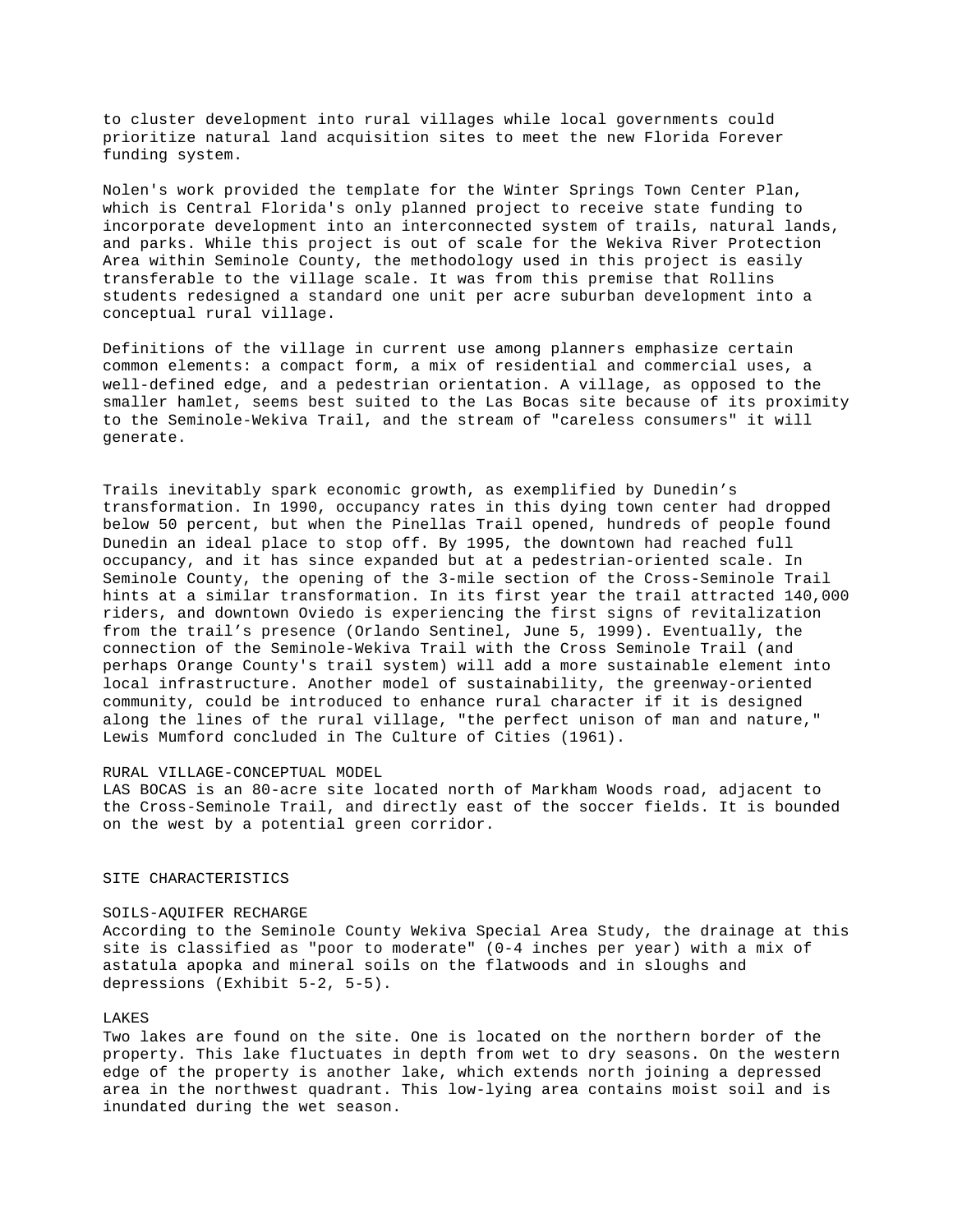# SCRUBBY FLATWOODS / PINE FLATWOODS / WET PRAIRIE

In the northwest corner of the property is a heavily forested area consisting of pine flatwoods and scrubby flatwoods. The site needs extensive burning in order to restore it to its natural habitat. Flatwoods are critical to preservation because these habitats are fairly resistant to exotics except when activities such as bulldozing of roads, disturb the soil making them more susceptible to exotics.

### A. SCRUBBY FLATWOODS

Scrubby flatwoods is a transition habitat between scrub and pine flatwoods. This habitat is nearly endemic to the state of Florida. Critical species found in this habitat include gopher tortoises, Florida scrub jay and Florida mouse, all threatened species. Endemic flora found within scrubby flatwoods include scrub oak, scrub palmetto, and pennyroyal. The occurrence of this habitat is rare and remaining lands should be preserved.

## B. PINE FLATWOODS

Pine flatwoods is a common habitat found throughout the state of Florida. Characteristic flora in this habitat includes saw palmetto and wire grass with an open canopy of long-leaf pine, slash pine, and pond pine.

## C. WET PRAIRIE / EPHEMERAL POND

Wet prairies have the shortest hydroperiods of any marsh in Florida. Wet prairies are included in the category of marshes. Subtropical location, fluctuating water levels, recurring fires, and hard water characterize Marshes. Wet prairies are the most species-rich of Florida's marshes. Common vegetation includes maidencane, cordgrass, and beakrush.

## DEGRADED PASTURES / ORANGE GROVES

A majority of the site is comprised of degraded pastures and abandoned orange groves. A portion of this area is currently growing exotic landscape plants. These areas are upland and are best suited for development due to their loss of ecological integrity. Intensive grazing and agriculture has degraded these lands. Dispersed throughout the site are wildflowers.

# SITE DESIGN

Greenway-oriented communities require 40 to 50 percent of buildable land to remain as undivided, permanent open space. This design is achieved by clustering homes, reducing lots sizes, and providing an interconnected system of green spaces including village greens, parks, trails, and natural lands. In the design process the most important step is to identify land for preservation. This land becomes common, public land for all residents; therefore lots are smaller but extra land is gained through open space.

#### GREENSPACE SYSTEM

### PRIMARY CONSERVATION AREAS

 The primary conservation areas are any unbuildable lands that include wetlands, floodplains, and steep slopes. Wetlands are the only primary conservation areas found on the site. There are three wetland areas on the site. The two largest are located along the borders of both lakes, the third wetland is located on the site's northeast corner. These three parcels are deducted from the total parcel acreage and kept natural.

## SECONDARY CONSERVATION AREAS

The secondary conservation areas were initially identified by providing a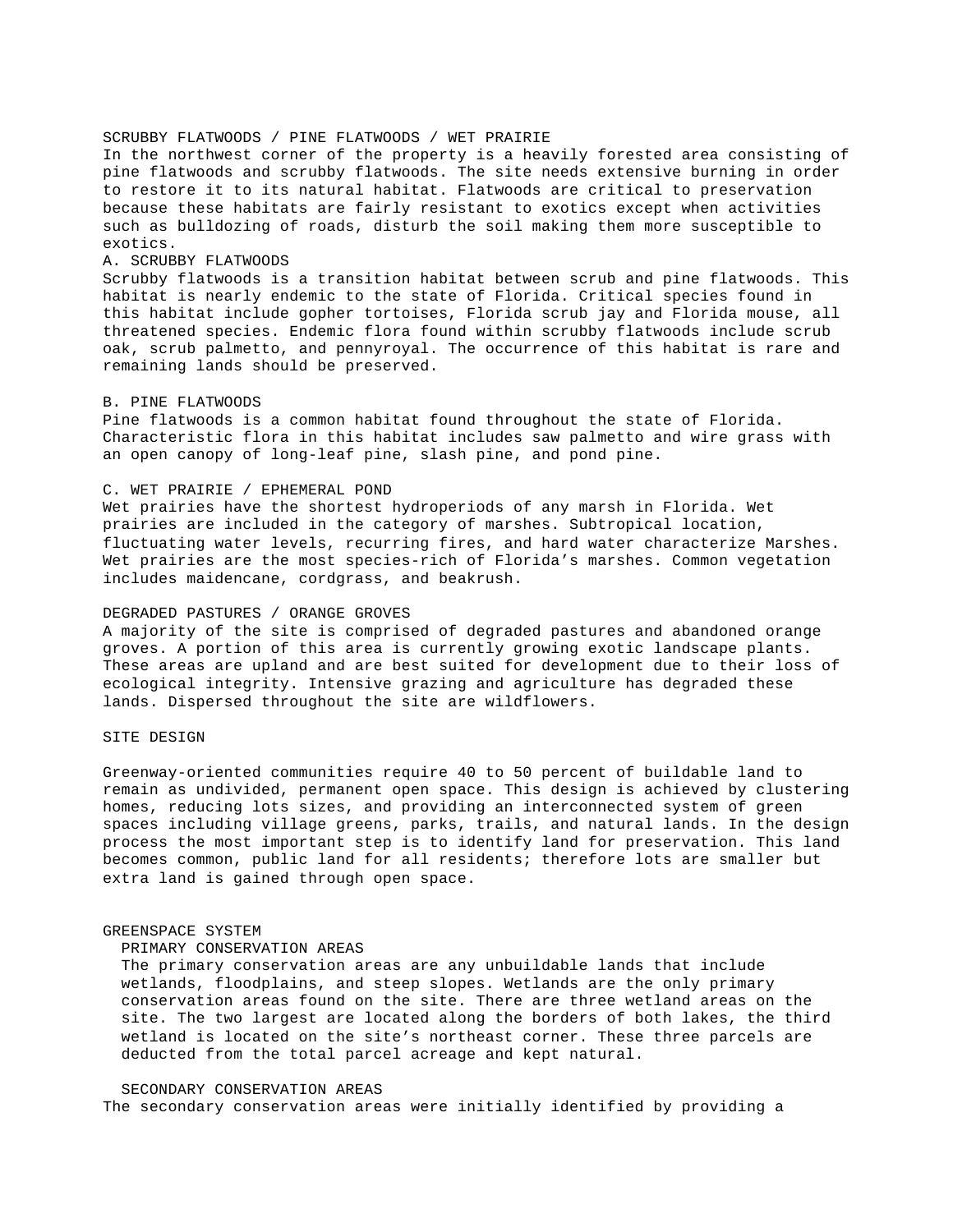50-foot green buffer alongside wetland soils classified as "very poorly drained" in the medium-intensity county soil survey of the USDA Natural Resource Conservation Service. All areas identified as primary conservation areas contain an extra 50-foot buffer.

The entire northwest corner of the property is conserved in order to preserve the amenity of open space in the development. This portion of the property has the potential of housing a variety of endemic species. Many of these species are listed in the site characteristics' page.

### 1. Buffers

The north, east, and southern borders of the property are supplemented with a 25-foot buffer. Since many of the interior homes on the site contain lake/wooded frontage it is necessary to provide natural views for homeowners on the property's border. On-site trees along this buffer should be preserved and a native species-planting program should be enacted for the bare spots along the buffer. The greenbelt will also buffer separate homes from future development along the borders of the property. This buffer could incorporate a trail system that is connected to internal trails and the Cross-Seminole Trail.

Buffers surrounding subdivisions have social, ecological, economic, and environmental advantages. Socially, the buffers provide public places for homebuyers to use as recreation and as natural parks. The buffers also filter stormwater and provide an amenity which enhances property values.

Retention-Village Green

15 percent of the site is marked for retention. The village green located at the center of town serves as a dry retention area. The green should have shade trees along the perimeter with a sidewalk. Adjacent to the green lie smaller lots that would house designed to blend with the village center.

## NEIGHBORHOOD GREENS

Each neighborhood in the village is strategically placed less than a two-minute walk from greenspace. A series of linear parks run through the neighborhoods to link open natural areas. This system provides space for passive recreation, potential playgrounds, and a greenbelt connection on the site. The site's southeastern corner mixes open space and retention to buffer the property edge. D. PARKS

## Lake Park

Lake Park is located on the southwest corner of the property. This park is situated on the highest point of the property thus providing the best view on site. The park measures approximately 300 x 200 feet. This park will serve residents and trail users, and could provide a public meeting area. A wildflower-seeding program should be implemented to maintain the on-site wildflowers near the lake. The western border of the lake is a wetland, thereby ensuring its preservation and guaranteeing the scenic view.

## Forest Park

 Forest Park is located in the northwestern quadrant of the property. This area contains the scrubby flatwoods, pine flatwoods, and wet prairie. If a fire restoration program were enacted in this area it would greatly enhance the native habitat

# Las Bocas Park

The Las Bocas Park is located in the northeast quadrant. This linear park measures 350 x 75 feet at its widest and longest points. It serves as a community meeting area for children and residents. The park links the adjoining wetland with the greenspace system.

II. LOCATION OF HOME SITES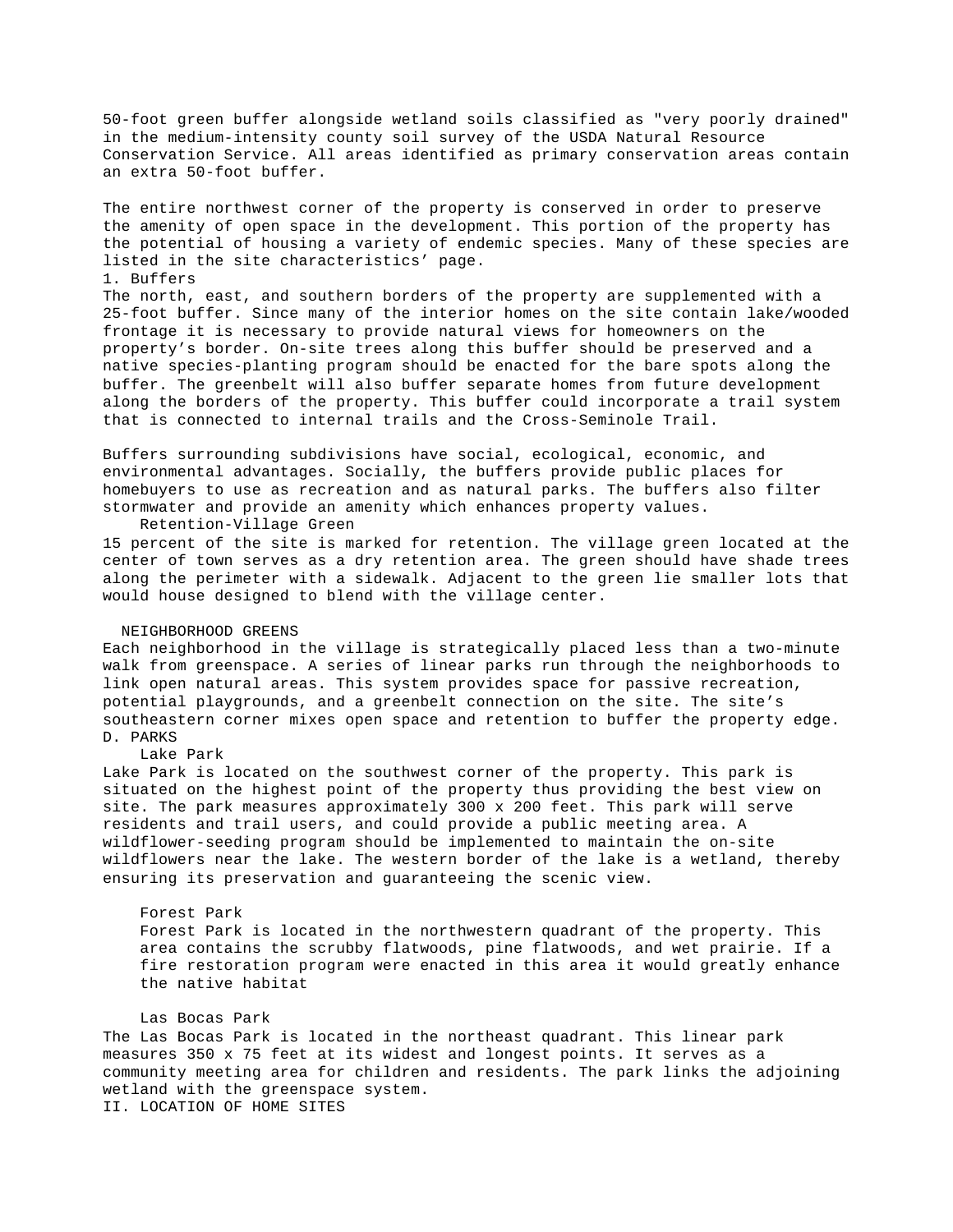Development is clustered on the degraded lands of the central portion of the property. The architectural design of all homes on the property must be of vernacular design. Each home must be unique but at the same time its style must fit with the natural, rural character of the area.

 The largest lots, 70 x 100 feet, are located on the western portion of the property and many of them are considered "view lots." View lots are important marketing commodities due to the high demand for views of natural open space. These lots are located near natural areas and are more secluded than other lots. The majority of these lots are located along the buffer areas of the wetlands providing views of forested land. Remaining lots back-up to the border of the property where it is recommended to plant a 25-foot buffer of native vegetation to enhance views. NEIGHBORHOOD LOTS The 60 x 100-foot neighborhood lots are located on the eastern portion of the

 property and the northern mid-section. Most of these homes contain alleys and all of them are less then two minutes walking from the town center and natural areas. The lots located on the eastern side of the town center follow the site's natural topography.

VILLAGE LOTS

VIEW LOTS

Smaller 40 x 100 foot lots are concentrated near the commercial area of the property. These lots are within walking distance from the village green and from the Seminole-Wekiva Trail. These lots are designed in the style of the rural village found in Haille Plantation in Gainesville, Florida.

STREET / TRAIL ALIGNMENT

### **STREETS**

 The streets measure 25 feet in width, with an additional 20 feet allocated for sidewalks, utilities, and street trees. Streets are equipped with sidewalks and/or medians for comfortable pedestrian use. To enhance rural character, roads should be lined with native oaks. On the northern property edge, where the road border conservation areas the trees planted should include maples and cypress, which act as native filters to the adjacent wetland. On-street parallel parking would calm traffic and limit driveway paving.

 The road that runs along the village green is only 25 feet in width because the sidewalk and trees are located on the green. Due to the importance of this road it is recommended that the road be bricked, slowing traffic and increasing the aesthetics. The site has two entrances. The main entrance will be off Markham Woods Road and will be centrally located with the town center. This entry point allows visitors to see the linear greenspace running the length of the property. The second entrance is located on the southeastern portion of the property, along an existing road. A 20 x 50-foot green is located at the entrance to provide a focal point, retention area, and traffic-calming device. Bricked areas are recommended at entrances and crosswalks in order to slow traffic and increase aesthetics. Focal points are recommended at major intersections and dead ends to provide destination visuals for both pedestrians and motorists.

### ALLEYS

 A portion of the homes on the site will have alleys along the back. They will be approximately 15 feet. in width. These alleys will provide rear entrances for the 40 x 100 and 60 x 100 foot lots. The alleys allow garages and cars to be located in the rear to enhance the communal aesthetic.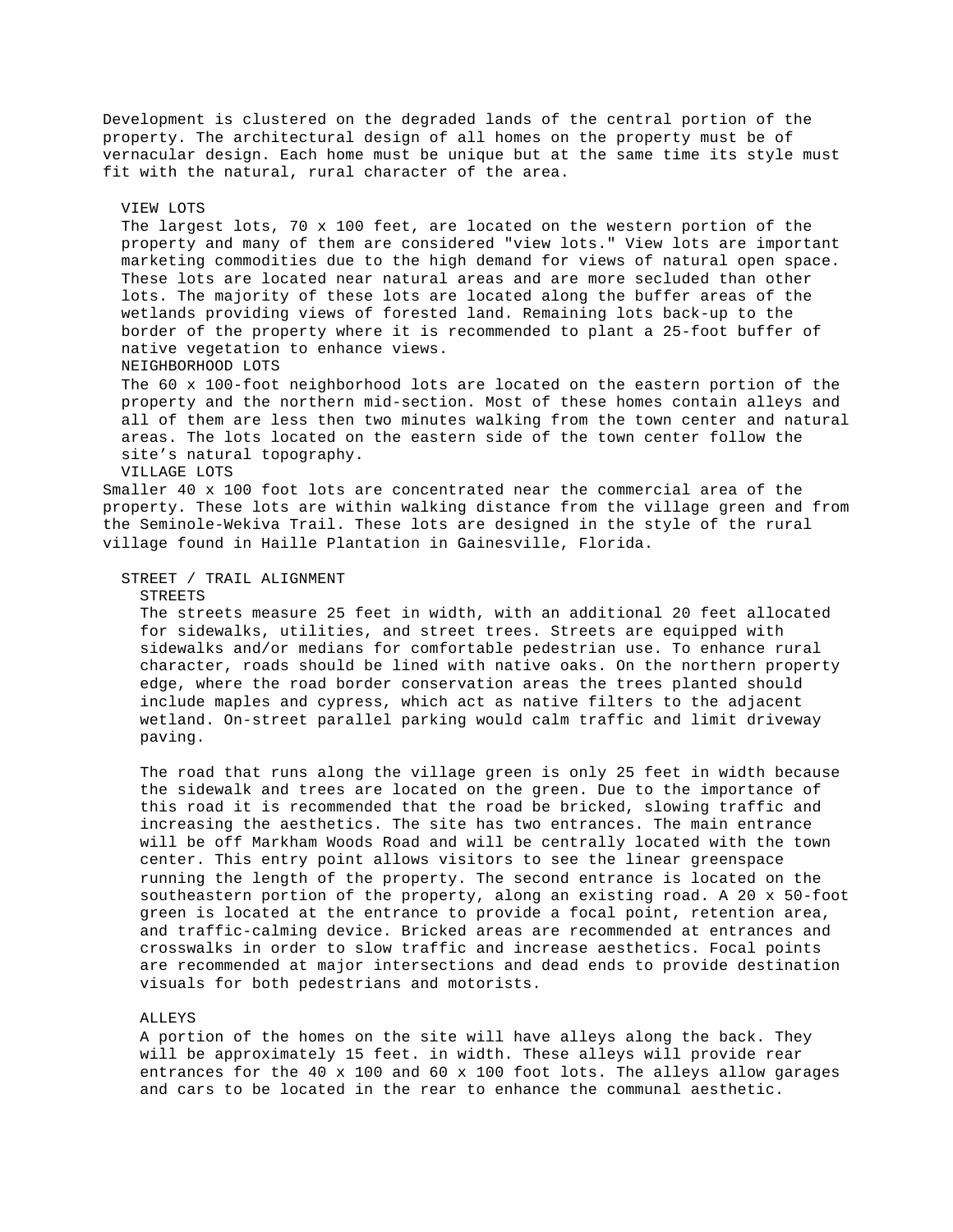## TRAILS

One of the village's great amenities is the Seminole-Wekiva Trail, which runs along the southern edge of the property. An extension to this trail will run along the edge of the western lake into the preserve and connect to the Seminole-Wekiva Trail near the Village Center. Another local trail could extend to a boardwalk running along the wet prairie.

## IV. VILLAGE CENTER

The village center should mix commercial, residential and civic uses in a seamless design that minimizes distinctions between residential and non-residential uses. In contrast to the typical suburban commercial uses, the four 50 x 100 foot lots would serve a "neighborhood support function" and be located adjacent to the Cross Seminole. The commercial uses would support sustainability, orientation to pedestrians, trail-users, and local needs. Central to this design is the effort to replace auto trips and reduce the length of trip travel. Further study should determine a "sustainability index" to determine the benefits of capturing local trips and limiting trip lengths.

Both Rural By Design (1994) and Reinventing the Village (1990) contain model village commercial zoning ordinances. It is recommended that commercial uses be limited to

1. Neighborhood Support—uses that would enhance the quality of neighborhood life and be supported by local residents: day care center, neighborhood market or refreshment center, farmers market produce, and bicycle shop.

2. Specialized Retail—antique store, bookstore, and flower store

3. Civic Uses—environmental education center, branch library.

The village green and commercial lots will work together to form a public meeting

place, an "outdoor living room" for all residents and trail users alike. Businesses must be of low intensity and fit into the architectural fabric. Parking for the commercial lots are located to the west and east of the shops just south of the village lots. The village center would be no more than a five to ten-minute walk from every home in the community. A five-minute walk covers 1400 –1500 feet, and no home in this site design is located more than 1500 feet from the village center.

## V. MARKETABILITY

In recent years, the intrinsic value of natural open space has become more apparent in the marketplace. A1995 survey of homebuyers in Sunbelt states revealed that access to open, natural lands and trails was the most desired amenity. Homebuyers also show a preference for homes that look out onto open space, rather than homes where the only view is the neighbor's window. While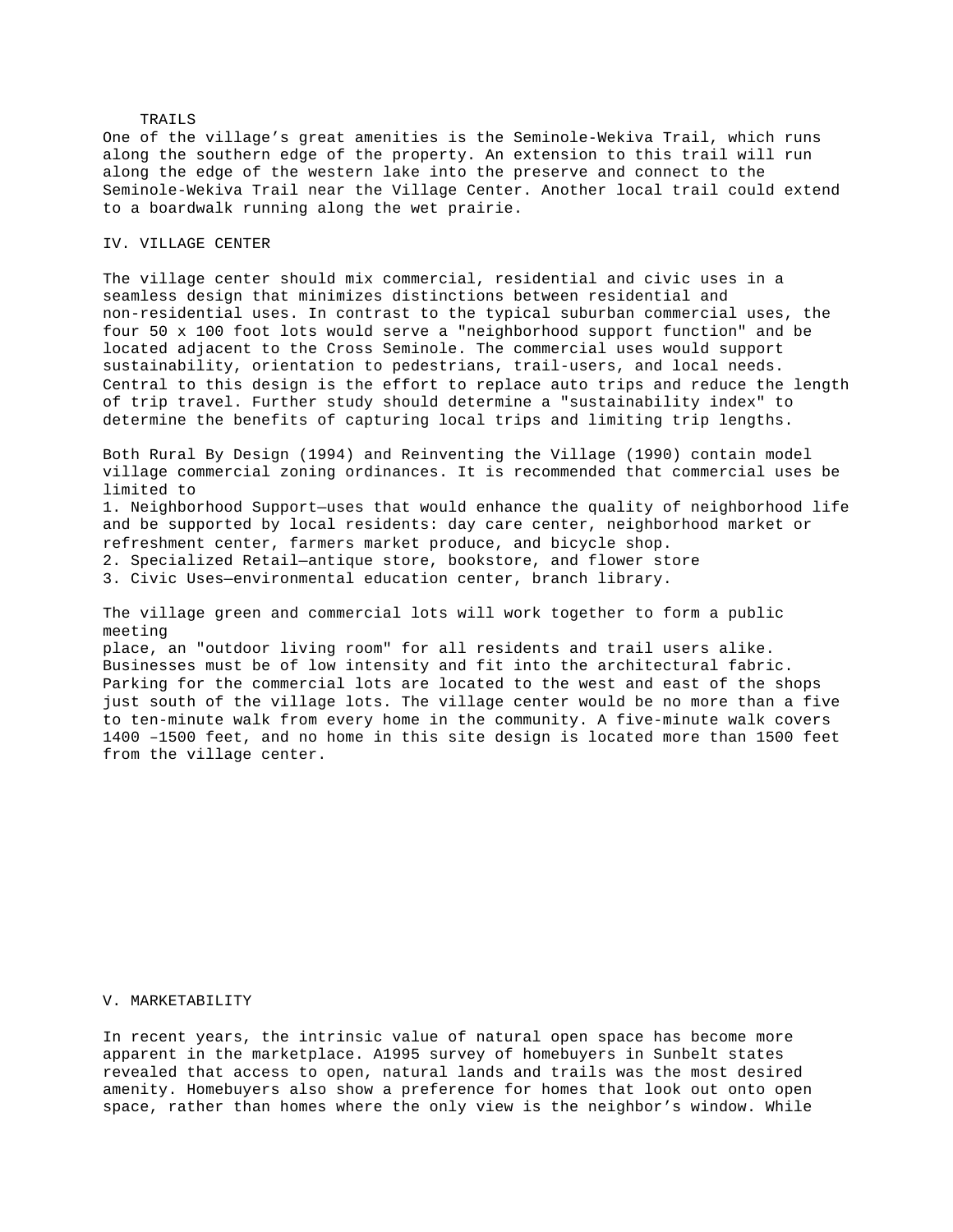homebuyers want their privacy, they also desire options that will provide connection to their neighbors and the surrounding community (Arendt 1996).

A greenway-oriented-community also has economic advantages to conventional developments. A study of Seattle's Burke-Gilman Trail found that homes along within a quarter mile of the trail sold for 6 percent more than other homes of equal size (Greenways: A Guide to Planning, Design, and Development, 1993). A study conducted by the Center for Rural Massachusetts compared the appreciation of homes in a conventional subdivision as compared with a clustered development with 50 percent of the land dedicated as open space. Over a 21-year period, the study found that although these two developments provided very similar housing stock, properties in the open space development increased 12.7 percent more, at an average value of \$17,100 (Arendt, 1996).

ANTICIPATED OUTCOMES OF GREENWAY-ORIENTED DEVELOPMENT: Stimulation of recreational opportunities in the Wekiva River Basin by incorporating

greenways, trails and the protection of natural areas into development plans. Stable and increasing property values due to the marketability of environmentally

sensitive neighborhoods and proximity to natural areas and trails. Promotion of a new spirit of cooperation between local environmental groups and

developers in the form of ecologically sound planning and design options, subsequently decreasing the impact of development on the biological and physical

attributes of the Wekiva River Protection Area.

 Cooperation between those parties in the initial planning stages of area projects would lessen the occurrence of lawsuits and/or taxpayer-funded restoration projects.

BESIDES ECOLOGICAL MODELING ANTICIPATED AREAS OF ADDITIONAL RESEARCH:

 Studies to analyze property values, and tax revenues for greenway-oriented communities. Studies to create and analyze sustainability indicators for greenway-oriented communities. Additional points will be addressed during the charrette.

Visioning Charrette June 18, 1999 10:00am - 2:00pm

Introduction - Bruce Stephenson

First Question Answered by Participants: What is your vision of the Wekiva Protection Area? Who is the visionary that inspired you?

 Responses A wilderness like area with clean water and a place to escape the madness.

 An area with a commitment to monitor the ecosystems, long term environmental monitoring. An area planned with some access to the river, combined with residential

development without tearing down trees and limited development of commercial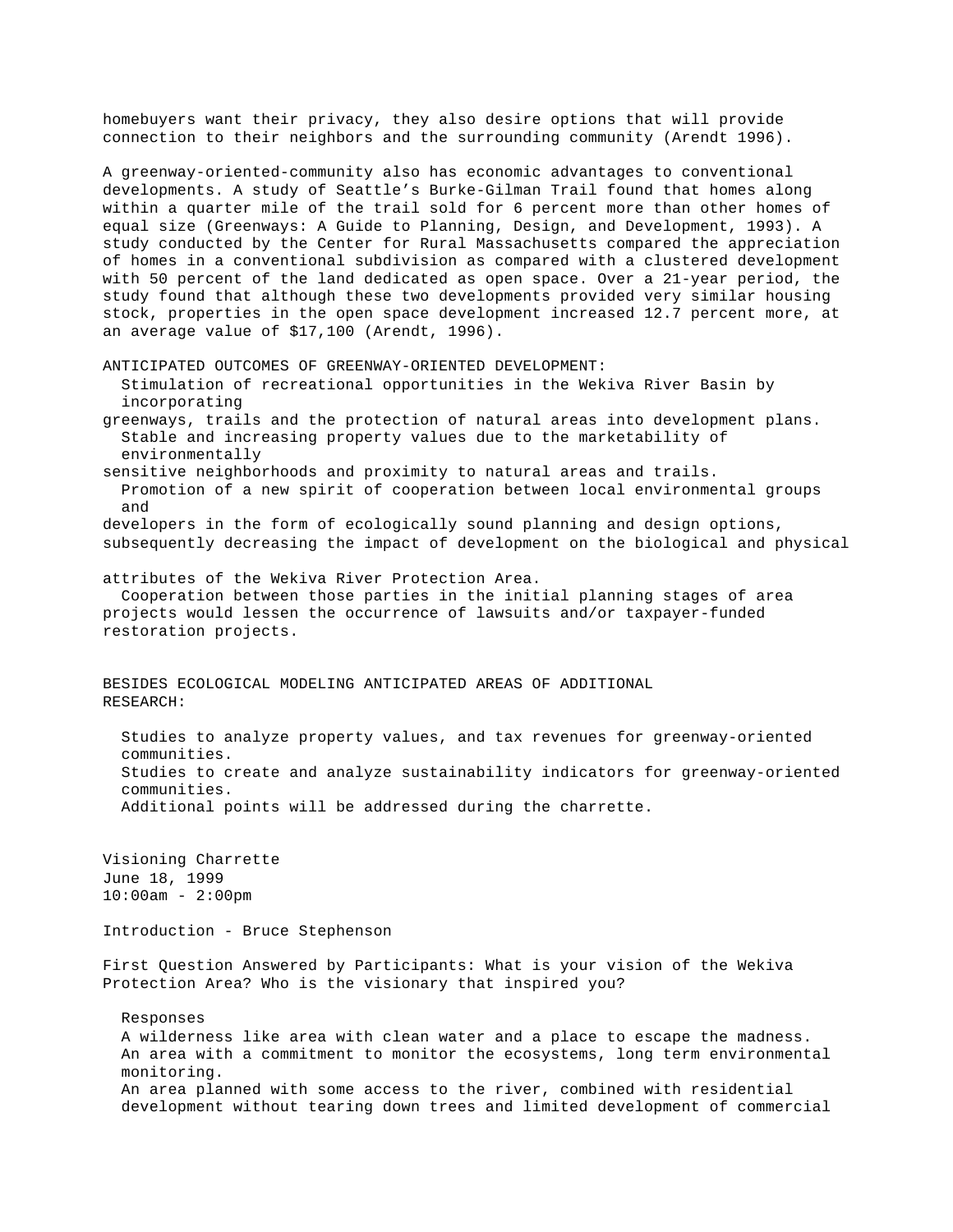buildings. An area where development would be limited to suburban nature, should have minimal impacts on the environment, and protect the river as well as balance natural resources. One piece, restored and enhanced and preserved area. Place of calm Environment truly integrates indicators so that correct judgement is used. Need to preserve habitats, and don't impact the black bears. Need to have native plant species. Natural area with real wilderness …solitude with creatures that exist. Limited rural character within residential neighborhoods. There is a very delicate balance between urban development and suburban neighborhoods. Do not pollute or erode the natural area. Urban development should be focused on high ground in very sensitive ways. Unspoiled portion of Wekiva River. Wants to be a part of unspoiled nature. From Key West. Learned about nature first-hand. Wekiva area has black bears that need to be preserved. Implement rules to balance practicality. Florida as it was, need to keep it that way. Spent 25 years in Wekiva River basin doing research, etc. Vision for Wekiva is in the form of a question…Have all of major linkages between natural basins, protection needs, and communities needs been sufficiently addressed of Basin for future environmental aspects? See area stay with limited amount of development. Protect it. Have inter-agency coordination to work together. Area should remain rural development with a lot of natural area. Greenspace and open area to provide for wildlife corridors and appreciate practical issues for land use …act now. Wekiva needs to remain a place where wild things remain wild. Support visions of Wekiva River Protection Act. Maintain rural character that serves to protect area. Feels we are losing battle to protect environment. Dream - Bridge over river 10 miles long to protect bears. Vision - corridors are good for protecting environment. See urban area transitioned into Wekiva area without damage to river. Clean water, abundant wildlife and beautiful trees. Create a unique area to protect sensitive area, overall approach to protect wildlife. From north FL, here to learn from everyone. Done off-road biking in Wekiva. Wants to preserve what is existing and have least amount of impact. Need sensible growth. Spent millions of dollars to dredge Wekiva River. People are more important than Wekiva. Wants to turn things around about how we think about the Wekiva. Have everyone turn it back to God to let it run itself. Shouldn't turn it up for profit. Keep human impact minimal. Here to learn. Here to observe. Wekiva Presentation - Bruce Stephenson Lunch CHARRETTE -Michael Design Associates Introduction - Forest Michael and Jennifer Gaines

The Second Question Answered by Participants: What type of development do you envision for the Wekiva Protection Area? What is your vision for ecological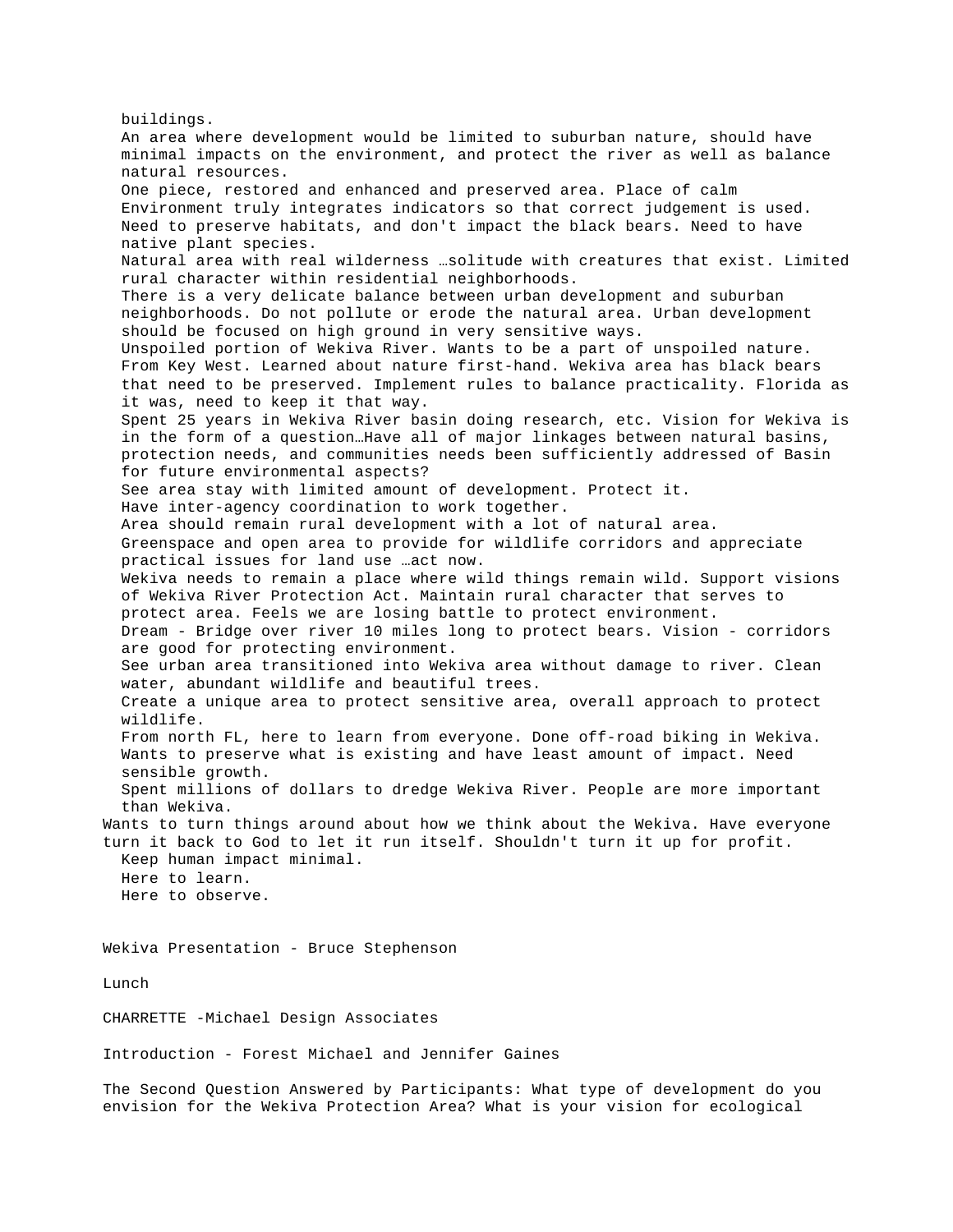preservation in the Wekiva Protection Area?

Responses Limited development in the Protection Area, cluster type neo-traditional. Keeping development in clearly defined areas, previously determined to be somewhat unsuitable for wildlife. Leave remaining area for ecological preservation. Connected town centers – connected by greenways – all have day care centers, libraries small, architecturally pleasing stores, maybe a restaurant, in the center with clustered homes surrounding the center. Overall large-scale densities should be honored. Compact neo-traditional within a matrix of environmental resources. Vast large areas of all representative communities with long term ecological principles. Habitat for upland species. Development of key environmental indicators that are used in the development of design standards (i.e. key indicator species identification and critical habitat areas for designation and incorporation of habitat corridors with the built environment. A true rural development pattern (which is not defined in comprehensive plan) that incorporates environmental values and constraints. Limited development. Rural pattern. Preserve the natural ecology, level of biodiversity increased or restored from the present day. Cluster/high density development "village concepts". Preserve it. Rural residential development on very large lots or small clustered residential areas surrounded by natural areas. That ecological protection focuses on the connectivity of the environmental systems. That ecologically sensitive areas important to the protection of the Wekiva River and important to the protection of the Wekiva River and plant and animal species be preserved. A limited development of cluster areas within wildlife corridors. The main/only focus being preservation of wildlife habitat. Retain rural character and transition into appropriate densities while utilizing LTER for ecology and biodiversity. Model the ecological long term monitoring after the Phoenix/NSF LTER study and plan from it. Clustered/discrete development area with rural vernacular for design controls. No density increases (net) over current numbers. Don't' forget affordable housing – this can't become a country club environmental preserve. Ecological considerations have to drive development location density intensity (a) fire ecology based (b) black bear habitat needs/roadway crossovers. Less than 1 unit per acre with open space. Development impact fees for entire basin area (Seminole and Lake Counties) including infrastructure and land acquisition. Cluster developments encouraging connected greenways for wildlife to migrate and survive. Development should be compact multiuse (i.e. residential/commercial with greenways and trail linking residential, schools commercial and existing communities) while protecting and preserving the natural environment. Ecological preservation should be the first priority above and beyond any future manmade growth development. Replacement of exotic species with native plants is also of high priority. Rural with no more beltways/expressways north of 441 and west of I-4. A clustering within subdivisions that provides protection of environmentally sensitive area while not increasing total aggregate density. Same as above with additional regulations regarding preservation of trees and other natural features. Selective areas of clustered development and maintenance of undisturbed open space in the most critical and environmentally sensitive areas. Rural 1 unit per 5 – 20 acres. Follow the hydrological cycle (aquifer spring,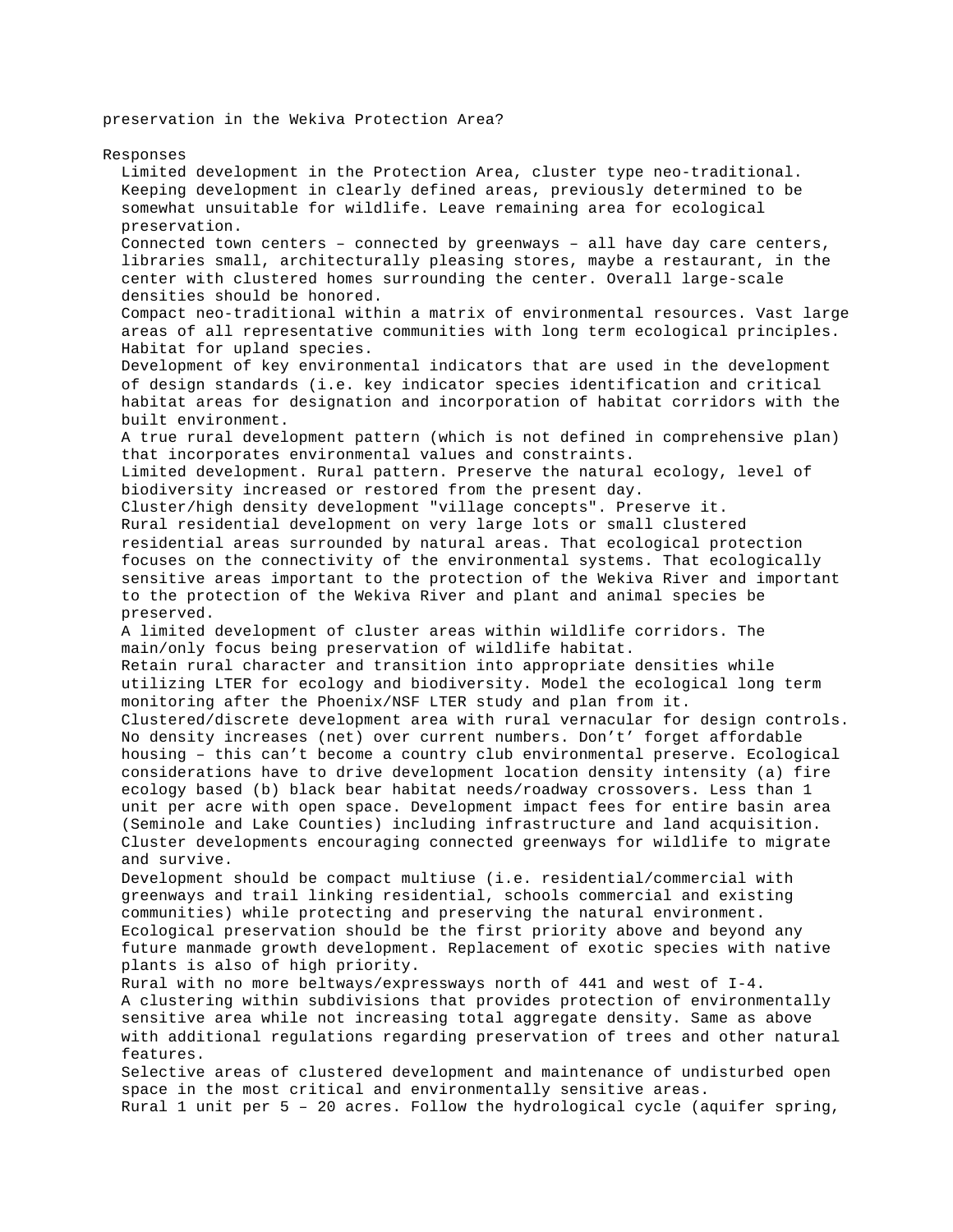runoff rain, river) the sources are often out of sight/ out of mind. Recharge. The road wash becomes water in a ditch which joins spring water and becomes the river. If we treated water like an indicator species, we would take better care of it all. Rural low density residential (less than 1unit /acre in the aggregate), clustered with greenway corridors and open space with a comprehensive development plan that integrates all individual parcels. Purchase all significant habitat for listed species, wildlife corridors, water quality protection (recharge areas). Significant land acquisitions! Planned development, which focuses the community on spatial and natural resource protection with designed user-incentives for stewardship. Preservation that adequately accommodates the Basins protection needs within a region context for undisturbed habitat buffer with spatial buffers. THE ABOVE INFORMATION WAS SUMMARIZED AND PLACED INTO THE FOLLOWING CATEGORIES: INTEGRATED RURAL DEVELOPMENT PATERN Clustering Neo-traditional compact Village not strip Connected town centers Town centers connections to natural areas Preserve natural mix - human needs in sustainability Affordable housing Design control Integrated clusters Preserve the rural character TOOLS Land acquisition User incentives for stewardship One unit per acre One unit per 20 acres Impact fees for infrastructure Incentives for design and habitat protection Minimize development RURAL TRANSITIONAL LANDSCAPE Rural - no beltways Rural = environmental constraints River protection habitat Rural development patterns Compact development Providing linkages between greenways and trails Rural ecology Maintain undisturbed open space Develop around wildlife through corridors Model ecology COMPREHENSIVE ECOSYSTEM MANAGEMENT Black bear protection Ecological restoration top priority Key species identification

Clearly identified environmental areas Wildlife migration Wildlife corridors

NATURAL LANDSCAPE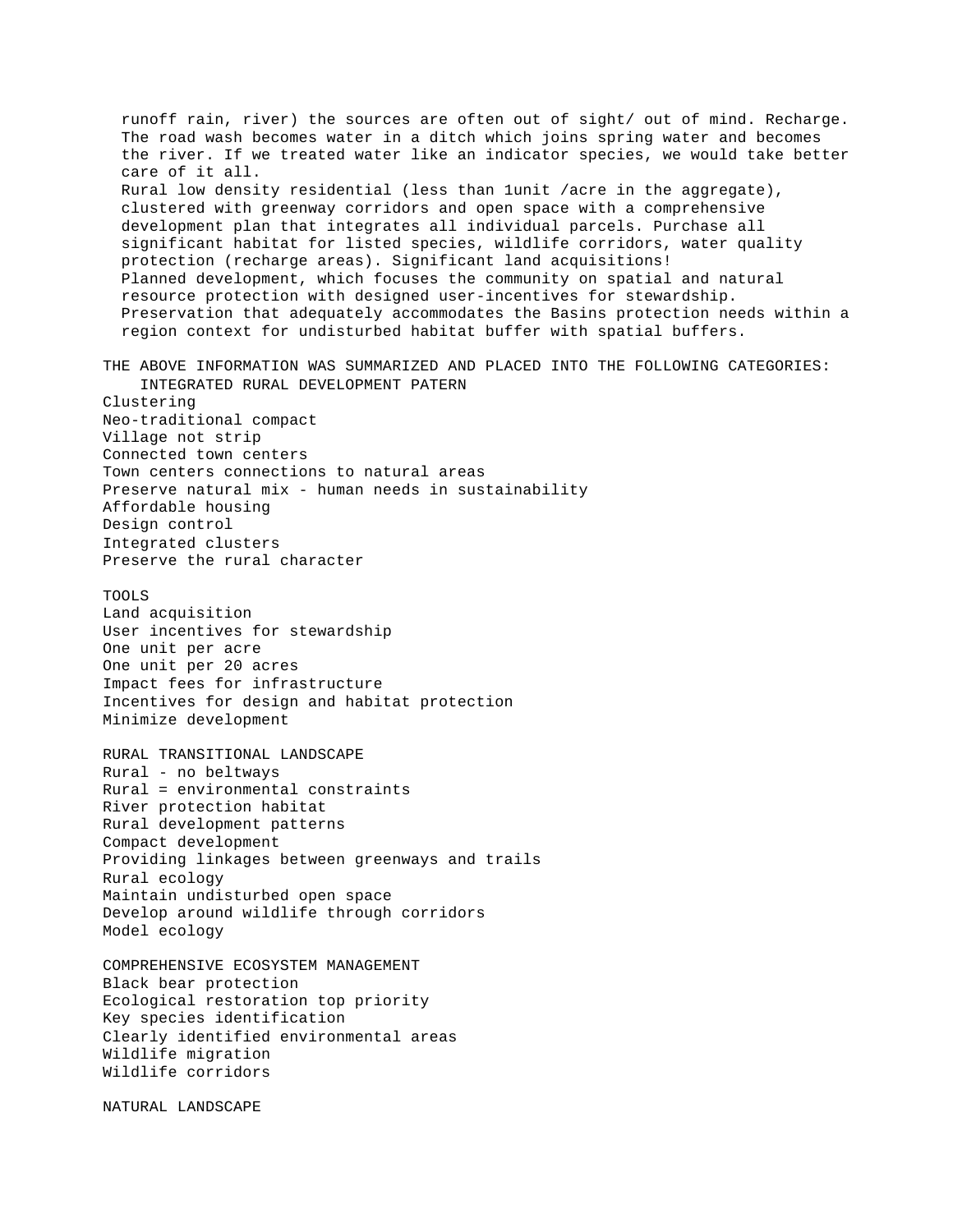Use key indicator species Monitor Develop key habitat indicators Increase biodiversity Focus on natural ecosystems Water quality protection

The Responses were Quickly Categorized on the Wall

The Third Question Answered by Participants: Prioritize your criteria to establish a sustainable development pattern within the Wekiva Protection Area. After discussion, the question was changed to: Prioritize criteria to ensure that the development pattern is consistent with maintaining ecological integrity within the Wekiva Protection Area? Responses Consider provisions of the Wekiva River Protection Act (maint. Rural char.; protect listed species habitat and native vegetation) Maintain rural character (consider existing patterns and improve cluster; <1 unit per acre in Seminole Co., cluster of integrated village concept; 1 unit per 20/40 acres Lake County; greenspace; integrate individual parcels) Utilize land acquisition as a tool in establishing locations of potential development sites. Involve landowners and developers in conservation/development process. Develop and maintain an adequate information base of the WPA natural systems and functions. Provide a vehicle for dispersal of information. Formalize incentive for long term preservation Land use restrictions which would require clustered multiuse development in harmony with the natural systems while providing linkages with existing development and habitat. Protect water quality by using all new technology available to preserve the natural environment. Determine ecological boundaries of sustainability (as well as a monitoring program) to ensure that development within the Wekiva River Protection will at some point reach a build-out stage. Or - Establish a point in which no further development can occur in the protection area. Ensuring comprehensive ecosystem management of the Wekiva Protection Area by utilizing a cluster village development pattern while retaining the rural transitional landscape. Clearly defined urban edge- no transitional zones = plan The villages as towns before the invention of the automobile. Establish keystone species/habitat needs. Identify most critical habitat areas – coordinate local/state land acquisition programs. Establish protection buffers around habitat areas. Define/locate rural transition landscapes through open space and greenway/wildlife corridors and est. appropriate impact fees.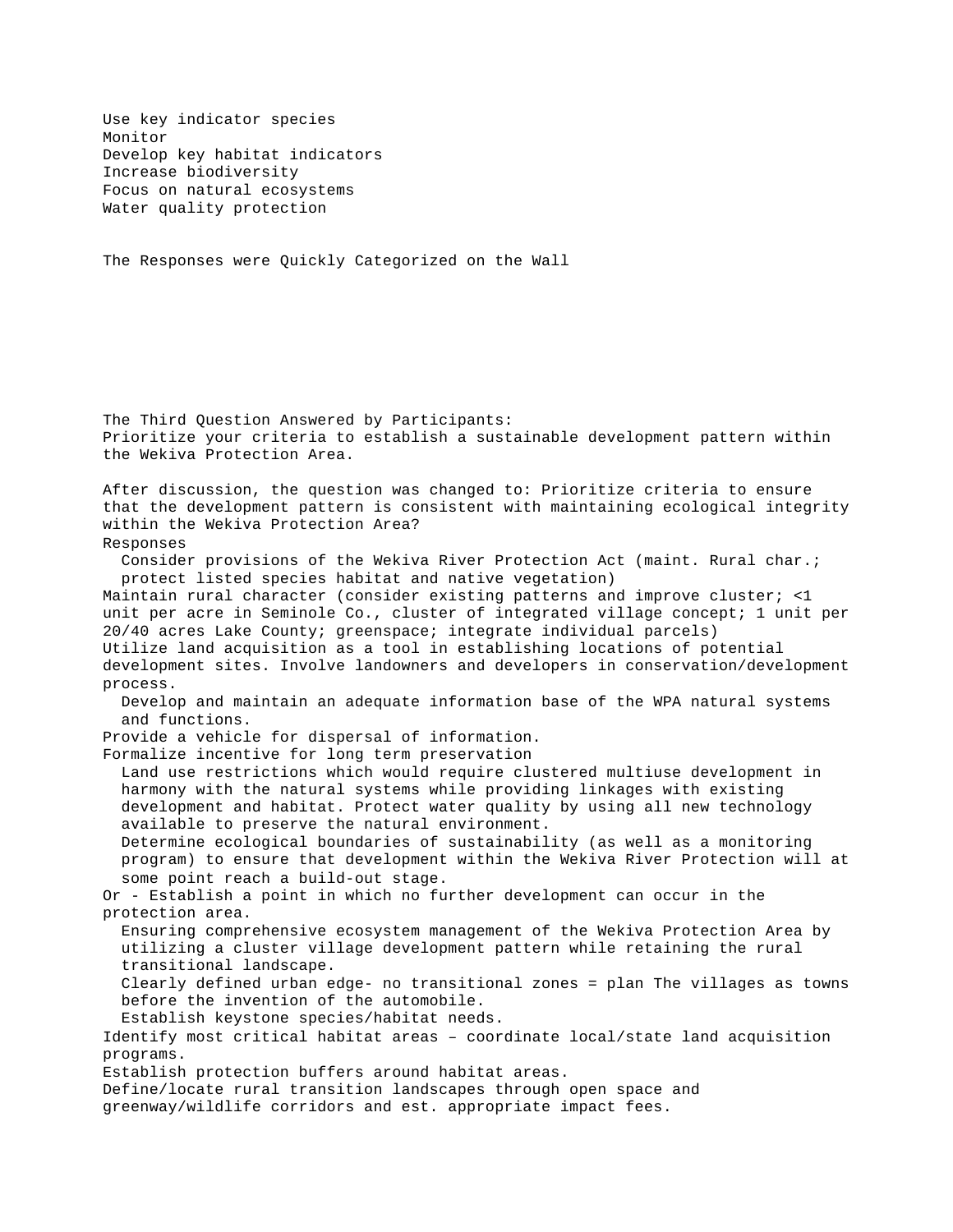Locate one or more rural villages/self-contained mix of uses Building moratorium Develop clear definitions that will close loopholes Buyout of grand-fathered land deals/densities Regional hydrological and biological studies Create 100-year regional development plan using studies, public input and old Wekiva Protection Act. Get intergovernmental commitment on definition of "rural" The ecological integrity needs to be evaluated. Steps 1.) Ecosystem assessment of Protection Area. 2.) Evaluate environmental policy and collectively decide what needs to be done. 3.) Using patch modeling and ground-truthed data determine transition areas high quality, 4.) Develop consistent comp. Plans that address rural village incentives and increased protection. Development of environmental indicators based on current and previous assessment of the basin, to establish critical habitat areas to be incorporated into proposed developments. Develop a more specific definition of "rural character" as it relates to the intensity of development to be allowed within the WRPA. Review and adjust design standards to assure that these standards implement the criteria for protecting rural/ecological integrity of WRPA. Protect existing conservation lands. Protect the black bear habitat. Corridors that connect all villages. Rural landscapes with defined densities and landscape controls – limited impervious surfaces. Incentives include permitting, tax incentives, impacts fees to deter. Rural villages to conform with large scale plan. Acquire more sensitive lands within the WPA to preserve an integrated system of wildlife corridors and preserve habitat. Limit intensity of development particularly adjacent with sensitive areas to minimize impact and preserve rural character of residential development. Limit traffic flow and design them around areas and design traffic patterns around natural areas rather than through them. Create enforceable design standards acquiring presentation of trees and other natural features. Compare data (valid scientific data) of the influences on the WPA. Land acquisition/undisturbed open space Clustered development. Determine what areas need to be preserved. Determine which areas could have development. Establish appropriate densities for the land that can be developed Determine development standards. Can't establish standards to do something without clearly defining what want done (ecological integrity) Establish a hierarchy of greenways linking the WPA (riparian corridors – wildlife corridors – trails). Tie this into acquisition strategy for local regional state funds. CLOSING - Bruce Stephenson Jeff Jones, ECFRPC

Wants to understand the pressures that occur. ECRPC received letters of qualifications from 11 teams and will be selecting one team this coming week.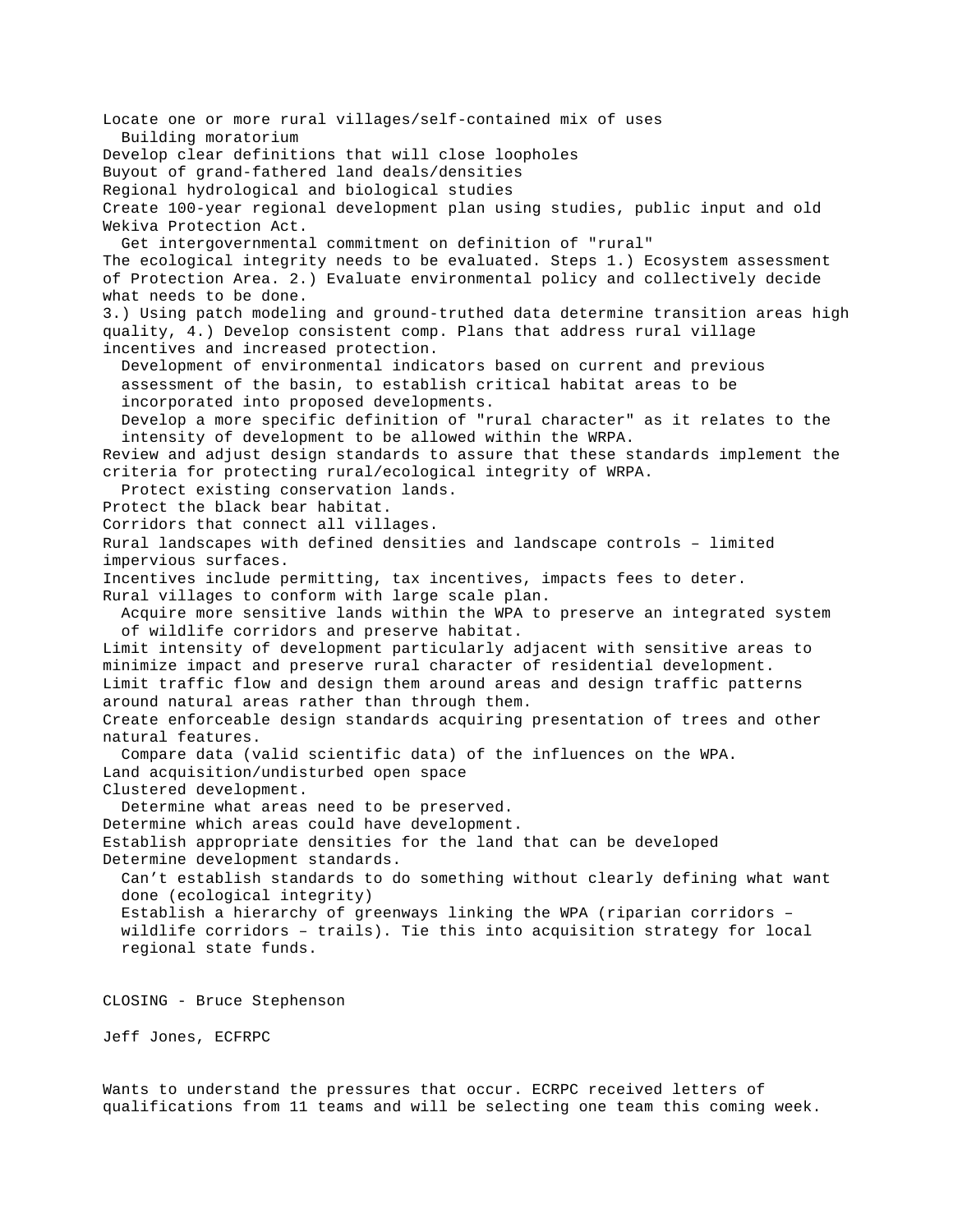The goal of this RFQ/Project is to end up with a model that every member in all agencies can use at your desk of what the primary macro changes, etc. Phasing provides for allocation of the model. Will look at several different ways to develop, etc. Natural resource values. To develop a metropolitan consensus for the Wekiva River Protection Area. THE CLOSING QUESTION: Will the Wekiva GeoPark be a Central Park or a wildlife preserve? Wekiva 2020 Visioning Charrette ROLLINS COLLEGE DATE: June 18, 1999 LIST OF ATTENDEES NAMECOMPANYADDRESSPHONE NO.FAX NO. Forest Michael Jennifer Gaines Nicole Estep Bob WoodMichael Design Associates400 West New England Ave. Suite 1, Winter Park, FL 32789407.645.3377407.645.3760 Brenda Winningham Department of Community Affairs2555 Shumard Oak Blvd Tallahassee, FL 32399-2100850.487.4545805.488.3309 Marlene Castellanos Deborah ShelleyFlorida Department of Environmental Protection3900 Commonwealth Blvd MS47850.487.2231 John ThomsonSt. Johns River Water Management District618 E. South St, Orlando, FL 32801407.893.3126407.897.4354 Jennifer Domerchie Jeffery Jones Gail Kelly Robert WilliamsEast Central Florida Regional Planning Council1011 Wymore Rd. Suite 105 Winter Park, FL 32789407. 623.1075407.623.1084 Tony Matthews Robert Gebaide Michael Wood Craig ShardixSeminole County Planning1101 E. 1st St Sanford FL 32771407. 665.7343 407.665.7385 Kathleen Teague Terri DiesbourgLake County 315 W. Main St Tavares FL 34778352.343.9641 Charles Pattison1000 Friends of FloridaP.O. Box 5948 Tallahassee FL 32314-5948850.222.6277850.222.1117 Nancy PrineFriends of Wekiva River655 Terrance Blvd Orlando, FL 32803407.898-9200407.898.4570 Keith SchueSierra Club of Central Florida30681 Edgewood St Mt Plymouth, FL 32776352.383.3085407.942.6776 Jeff CiabottiRails-to-Trails Conservancy3900 Blairstone Road Tallahassee, FL 32399850.942-2379850.942.4431 Dr. Bruce Stephenson Barbara Howell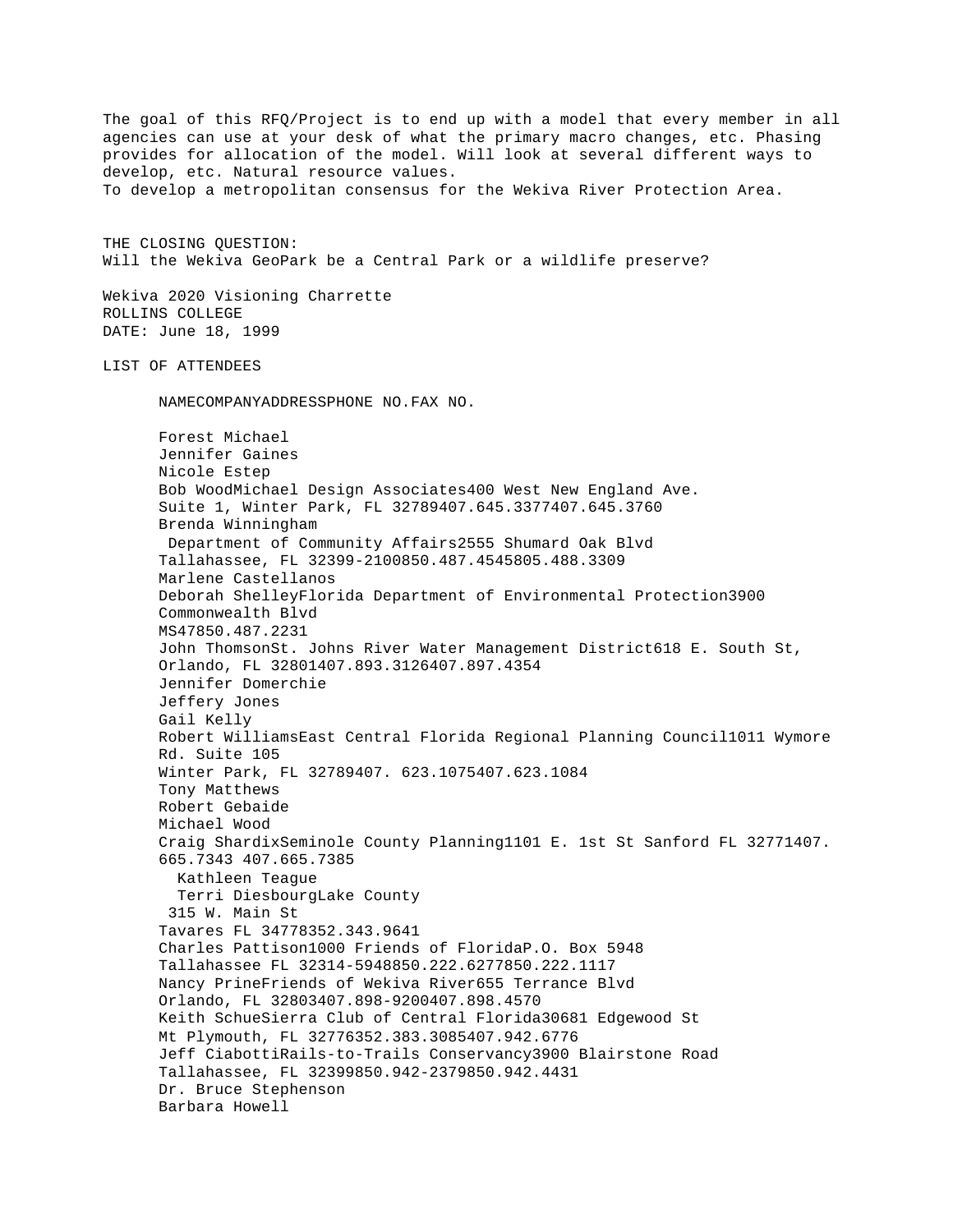Danielle Natress Lillian Rodriquez Laura StevensonRollins CollegeWinter Park, FL 32789407.646.2000 Dr. Bill GreyBreedlove Dennis and Associates4301 Metric Dr. Winter Park, FL 32789407.677.1882407.657.7008 Tim Baker Dan KirbyFarmer Baker Barrios Architects/AIA601 S. Lake Destiny Rd. # 405 Maitland, FL 32751407.875.0012407.875.0112 Robert GebaideSeminole County1101 E. 1st Sanford, FL 32771407.665.7254407.665.7259 Henery LawrenceBike Florida8 Broadway Kississmee FL 407.301.5933407.943.7931 BIBLIOGRAPHY Arendt, Randall. Conservation Design for Subdivisions—A Practical Guide to Creating Open Space Networks. Island Press, Washington, D.C., 1996. Arendt, Randall. Rural by Design: Maintaining Small Town Character. Planners Press/American Planning Association, Chicago, IL, 1994. Beatley, Timothy and Manning, Kristy. The Ecology of Place Island Press, Washington, D.C., 1997.

Bucks County Planning Commission. Village Planning Handbook. Doylestown, PA, 1989.

Center for International Planning, Inc. Thinking Green: A Guide to the Benefits and Costs of Greenways and Trails. Florida Department of Environmental Protection/Office of Greenways and Trails, Tallahassee, FL, February 1998.

Cox, Randy, et al. Closing the Gaps in Florida's Wildlife Habitat Conservation System. Florida Game and Fresh Water Fish Commission, Tallahassee, FL, 1994.

Day, Christopher. Places of the Soul. Harper Collins Publishers, New York, 1990.

Dramstad, Wenche E., et al. Landscape Ecology Principals in Landscape Architecture and Land-Use Planning. Island Press, Washington, D.C., 1996.

Flink, Charles and Searns, Robert. Greenways: A guide to Planning, Design, and Development. Island Press, Washington D.C. 1993.

Florida Greenways Commission, Florida Greenways Commission Report to the Governor. Tallahassee, Florida, 1995.

Florida Humanities Council. That Small Town Feeling. Forum. The Florida Humanities Council, Tampa, FL, Summer 1997.

Friends of the Wekiva River. The Wekiva River Basin: A Resource Revisited. Orlando, FL, 1992.

Girling, Cynthia L. and Helphand, Kenneth I. Yard-Street-Park: The Design of Suburban Open Space. John Wiley & Sons, Inc. New York, NY, 1994.